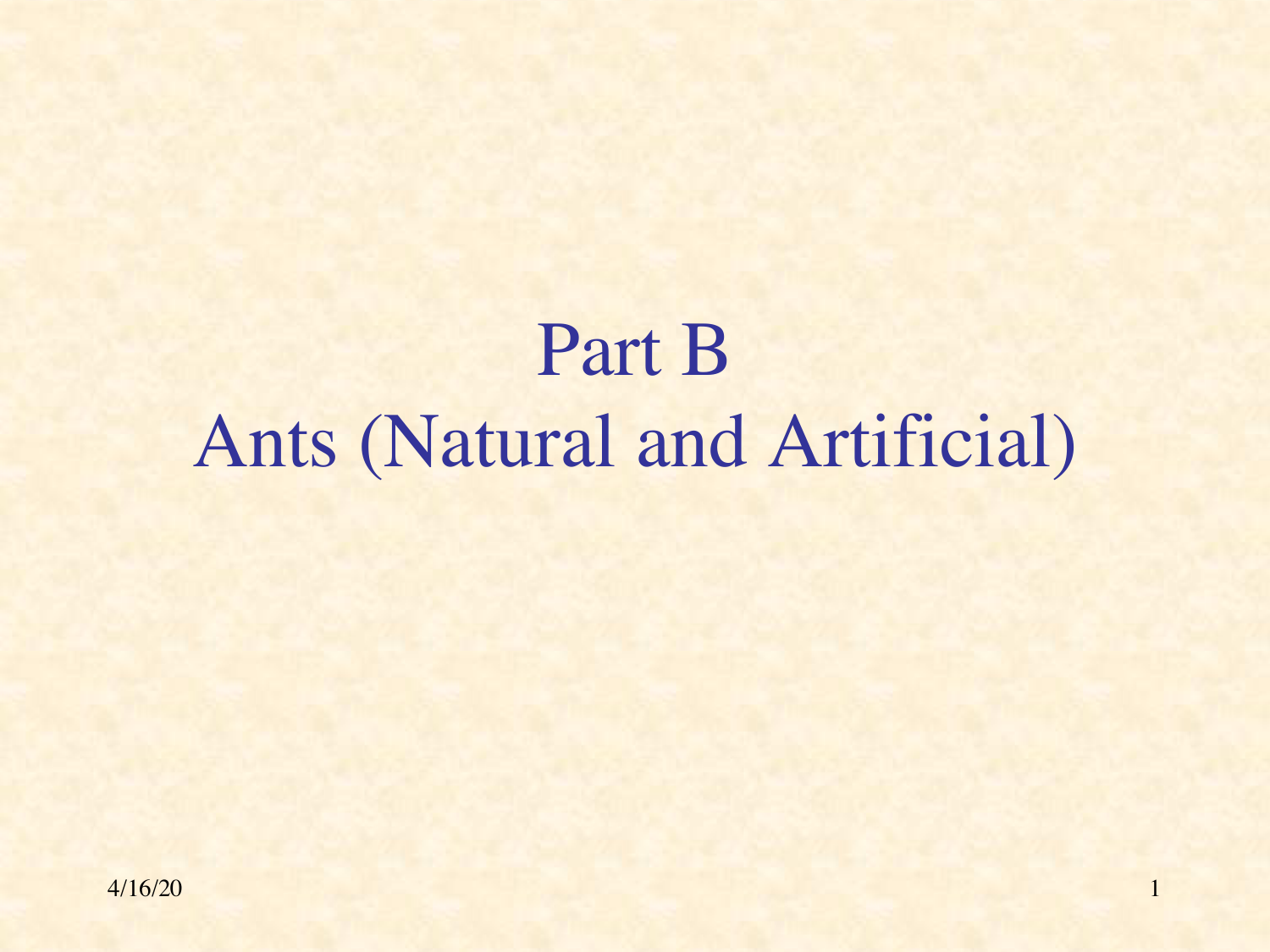#### Read Flake chs. 16–17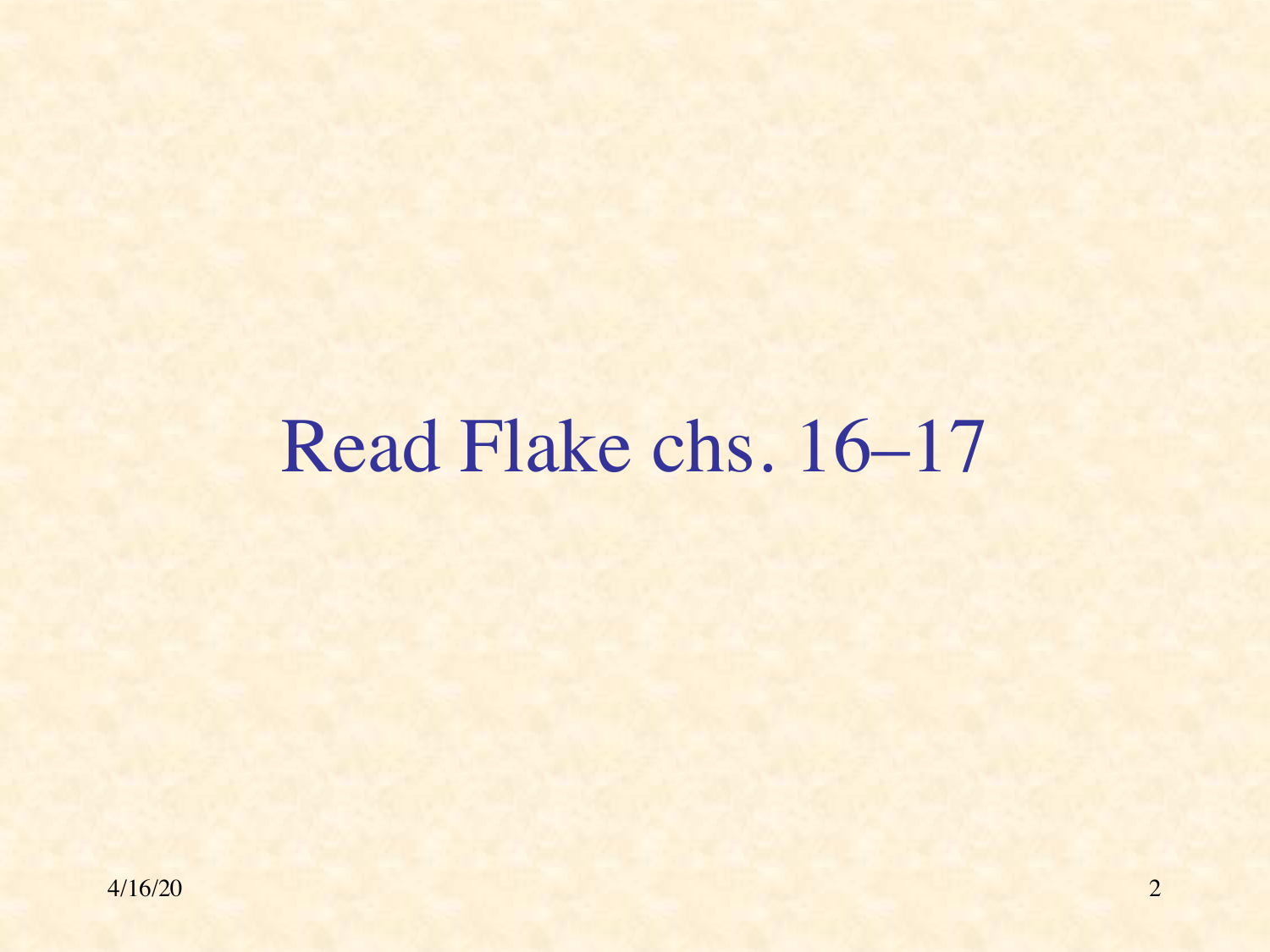#### Real Ants

#### (especially the black garden ant, *Lasius niger*)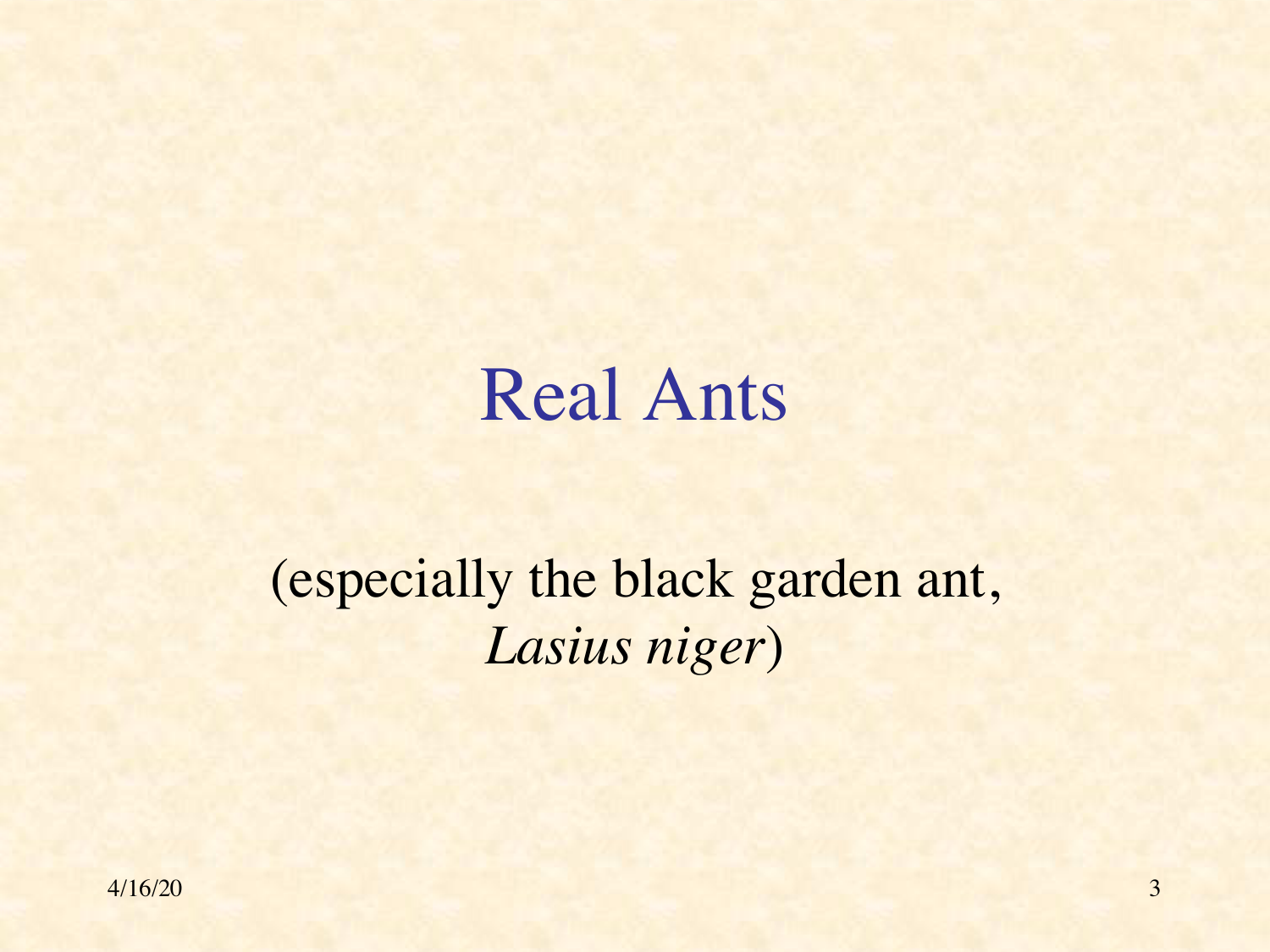# Adaptive Significance

- Selects most profitable from array of food sources
- Selects shortest route to it – longer paths abandoned within 1–2 hours
- Adjusts amount of exploration to quality of identified sources
- Collective decision making can be as accurate and effective as some vertebrate individuals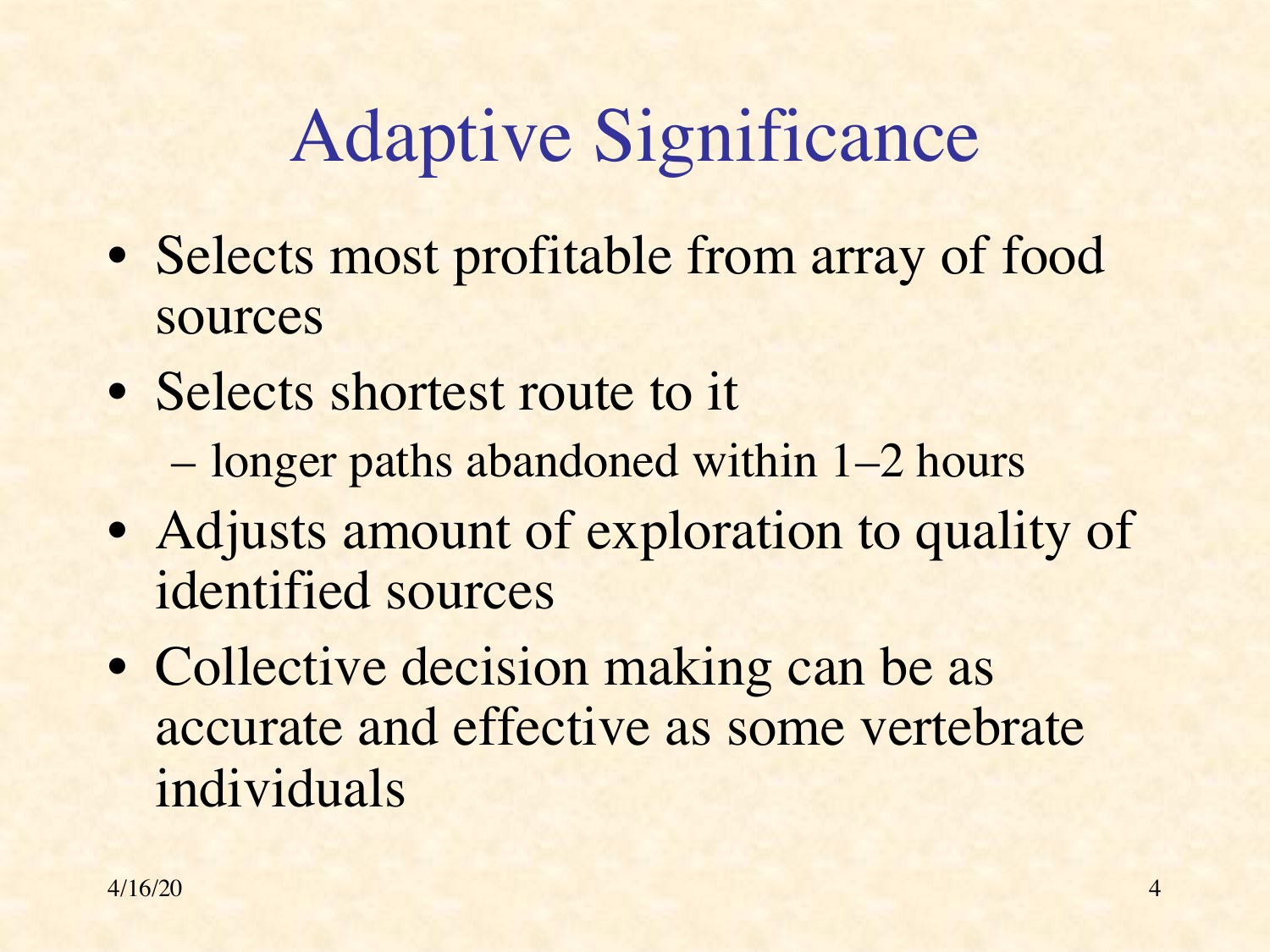# Observations on Trail Formation

- Two equal-length paths presented at same time: ants choose one at random
- Sometimes the longer path is initially chosen
- Ants may remain "trapped" on longer path, once established
- Or on path to lower quality source, if it's discovered first
- But there may be advantages to sticking to paths
	- easier to follow
	- easier to protect trail & source
	- safer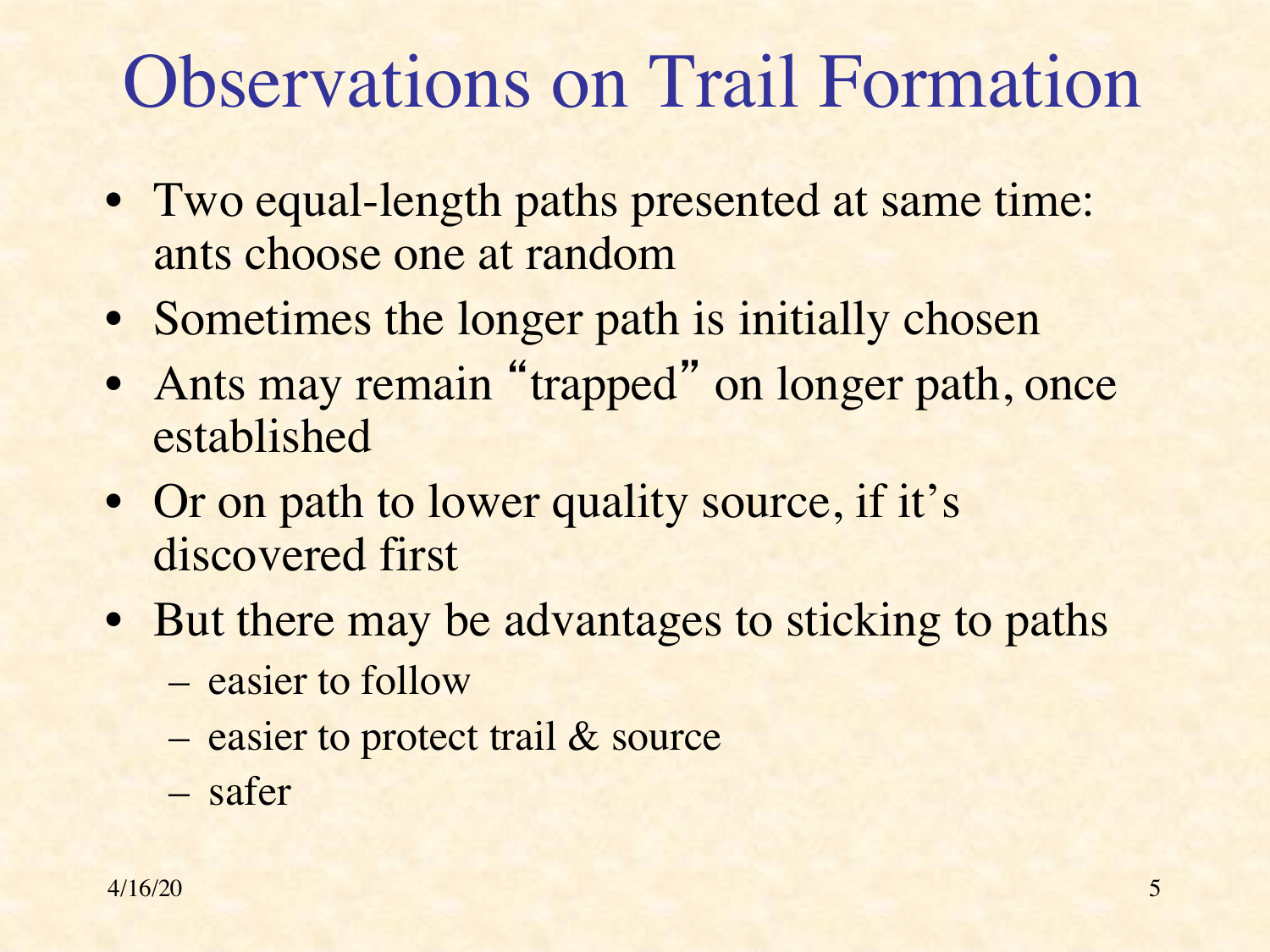#### Process of Trail Formation

- 1. Trail laying
- 2. Trail following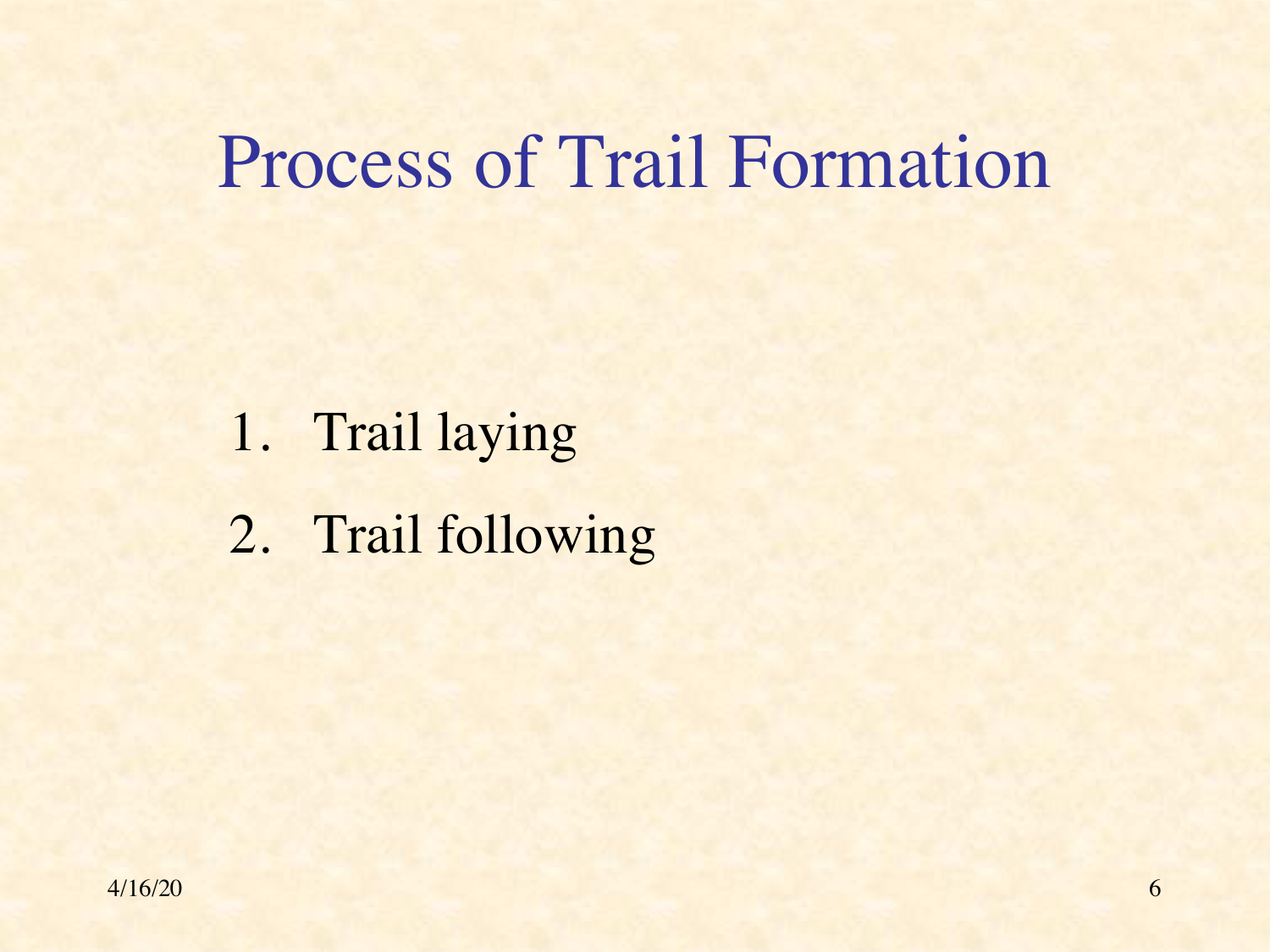# Trail Laying

- On discovering food, forager lays chemical trail while returning to nest
	- only ants who have found food deposit pheromone
- Others stimulated to leave nest by:
	- the trail
	- the recruitor exciting nestmates (sometimes)
- In addition to defining trail, pheromone:
	- serves as general orientation signal for ants outside nest
	- serves as arousal signal for ants inside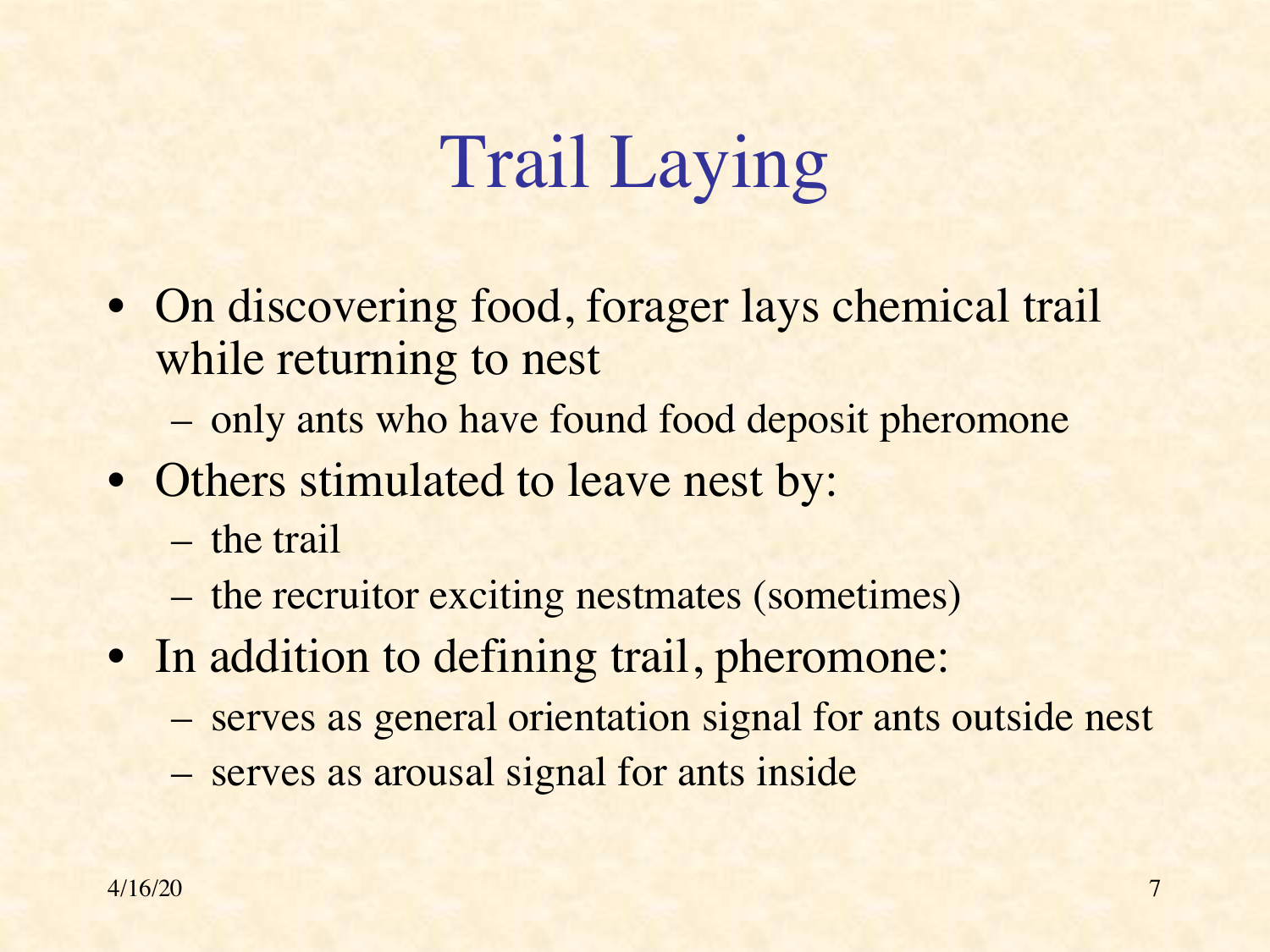#### Additional Complexities

- Some ants begin marking on return from discovering food
- Others on their first return trip to food
- Others not at all, or variable behavior
- Probability of trail laying decreases with number of trips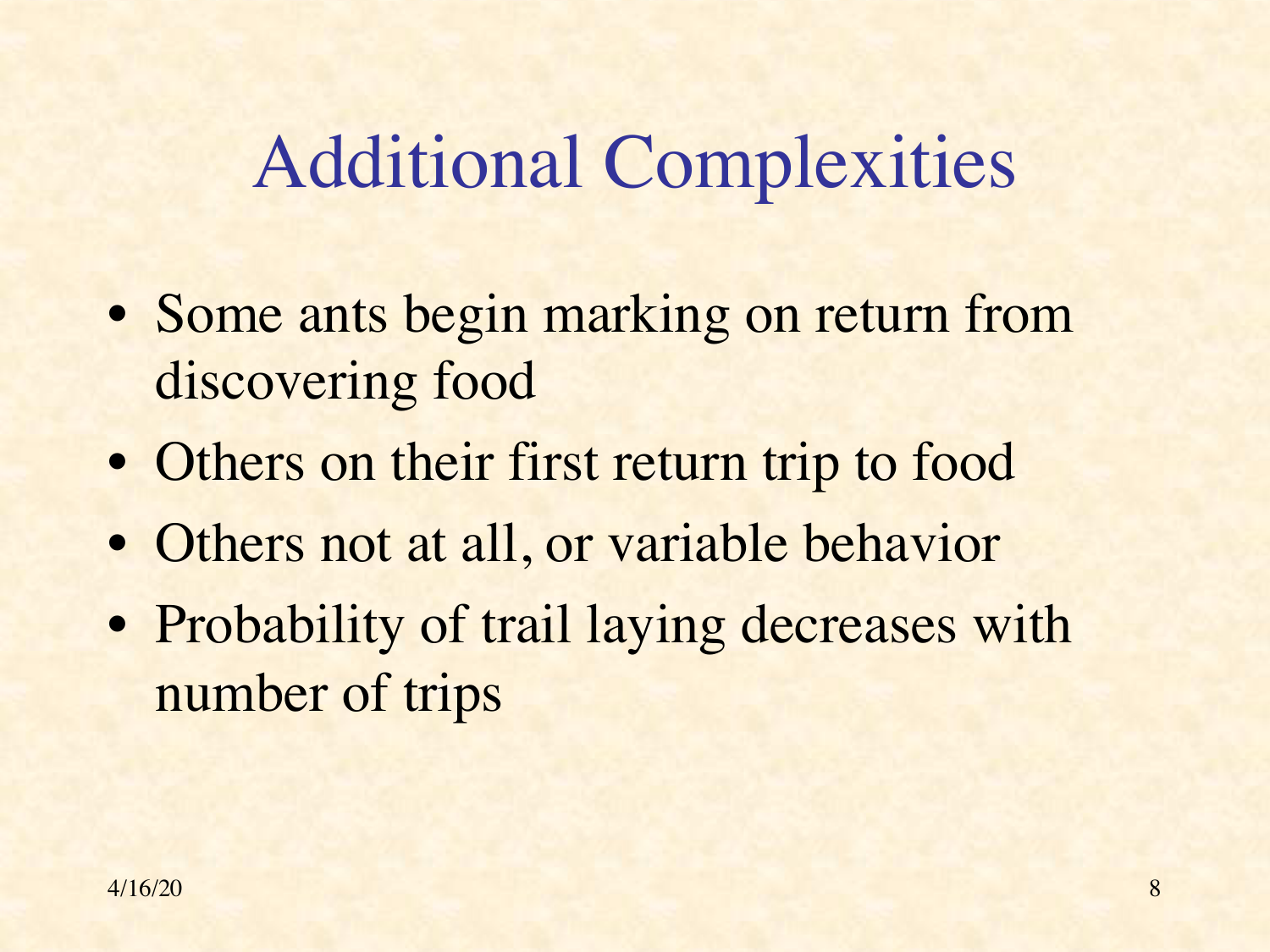# Frequency of Trail Marking

- Ants modulate frequency of trail marking
- May reflect quality of source – hence more exploration if source is poor
- May reflect orientation to nest
	- ants keep track of general direction to nest
	- and of general direction to food source
	- trail laying is less intense if the angle to homeward direction is large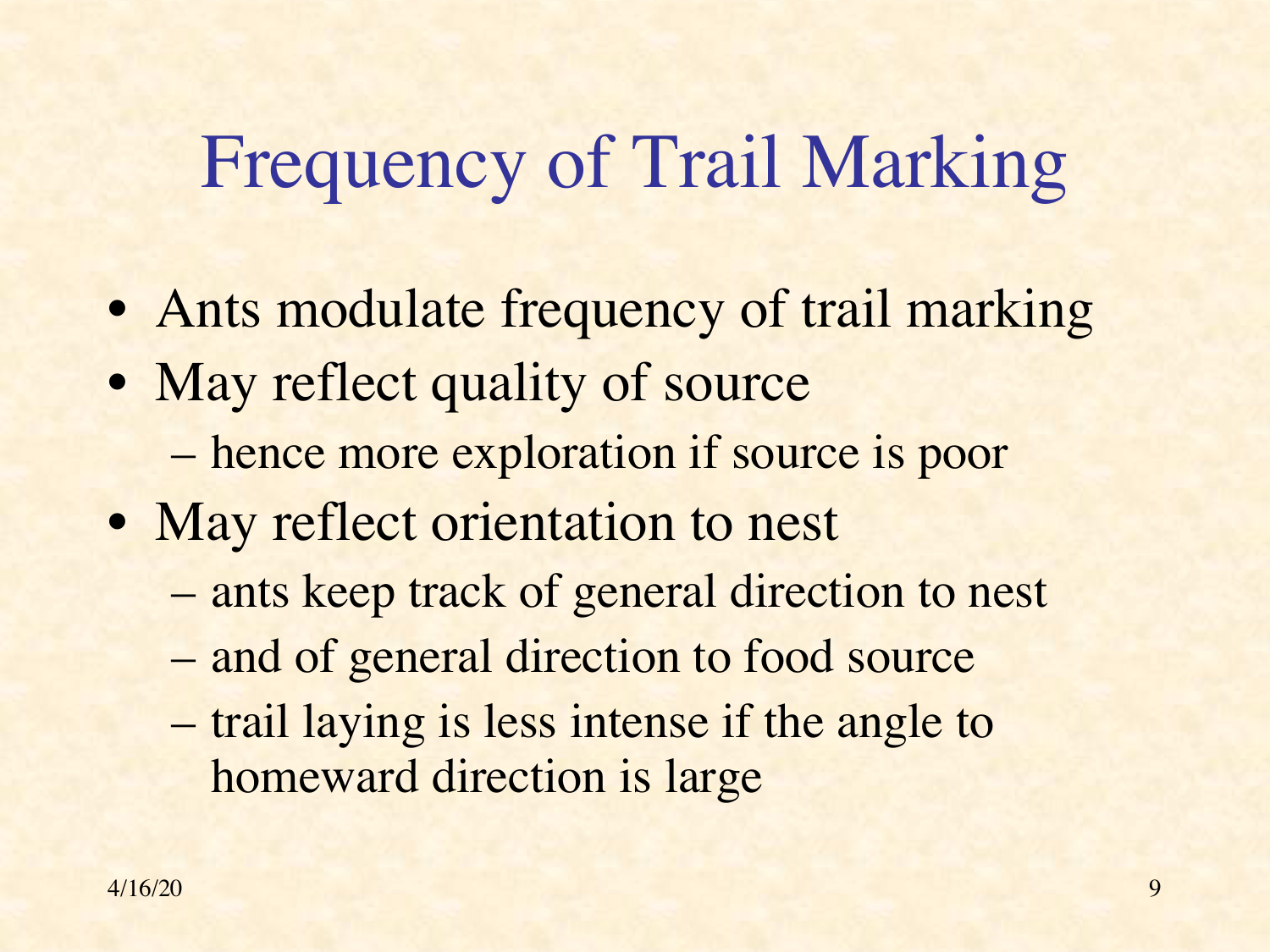# Trail Following

- Ants preferentially follow stronger of two trails
	- show no preference for path they used previously
- Ant may double back, because of:
	- decrease of pheromone concentration
	- unattractive orientation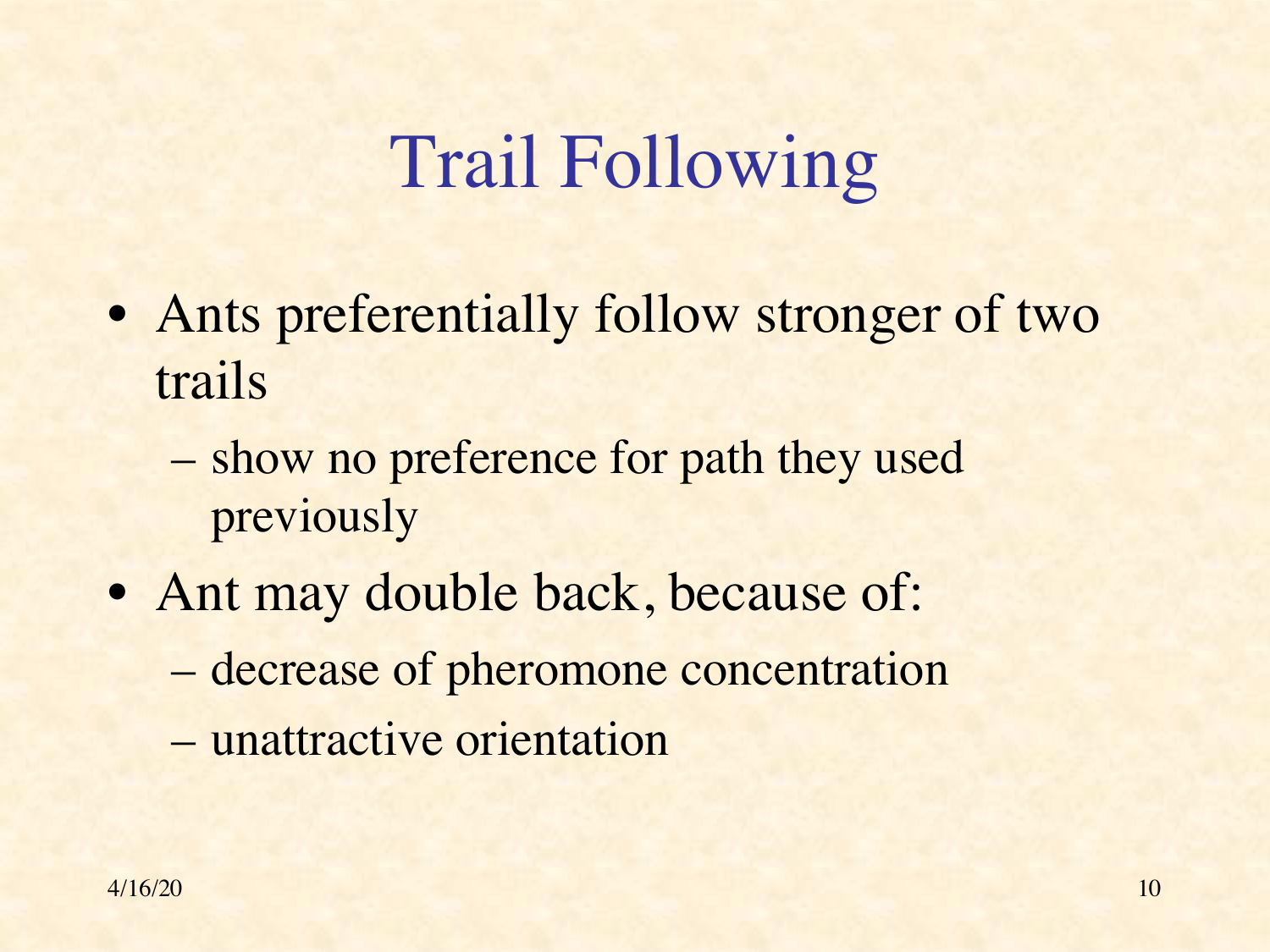# Probability of Choosing One of Two Branches

- Let  $C_{\text{L}}$  and  $C_{\text{R}}$  be units of pheromone deposited on left & right branches
- Let  $P_{\text{L}}$  and  $P_{\text{R}}$  be probabilities of choosing them
- Then:

$$
P_{\rm L} = \frac{(C_{\rm L} + 6)^2}{(C_{\rm L} + 6)^2 + (C_{\rm R} + 6)^2}
$$

• Nonlinearity amplifies probability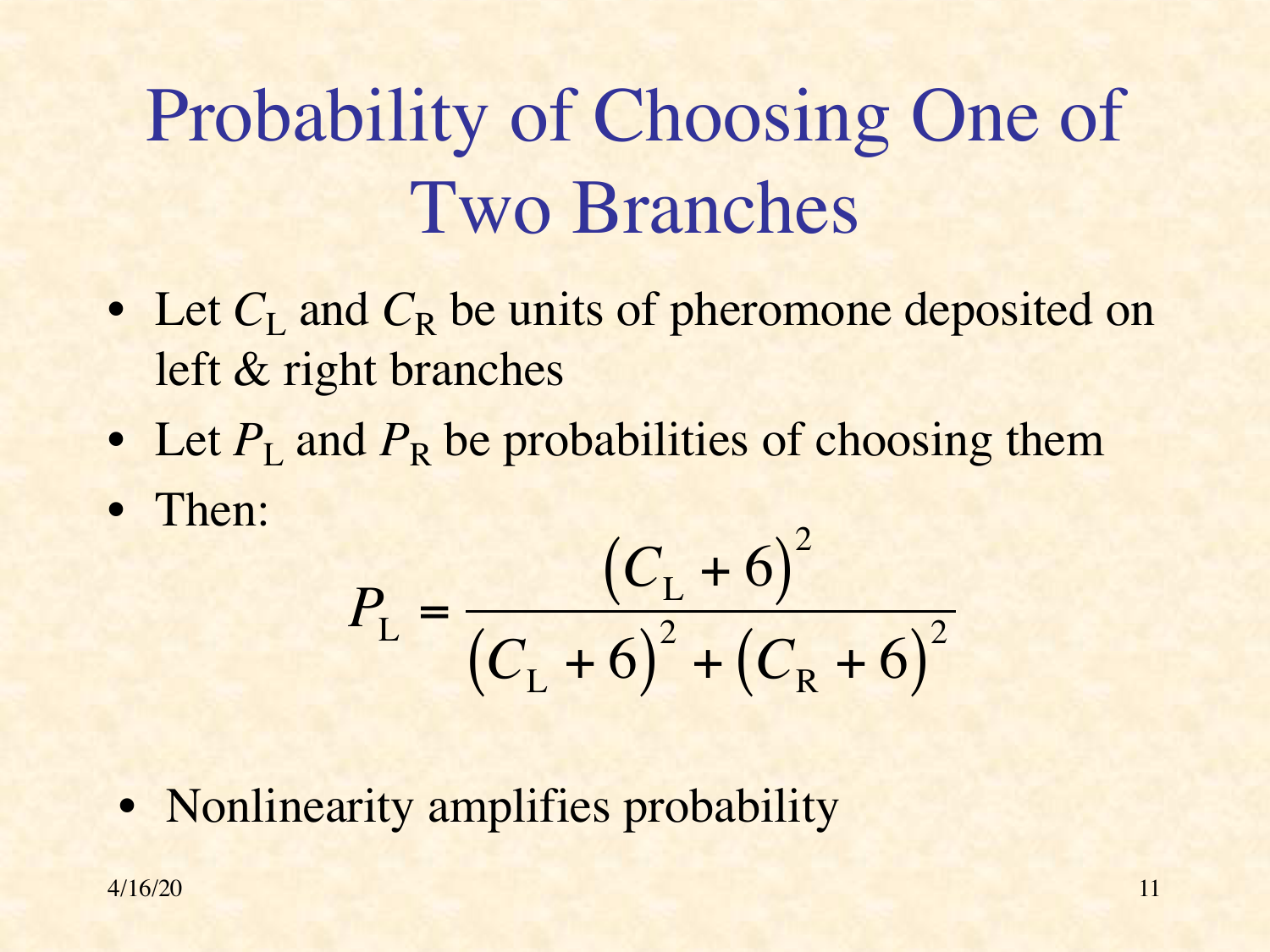#### Additional Adaptations

- If a source is crowded, ants may return to nest or explore for other sources
- New food sources are preferred if they are near to existing sources
- Foraging trails may rotate systematically around a nest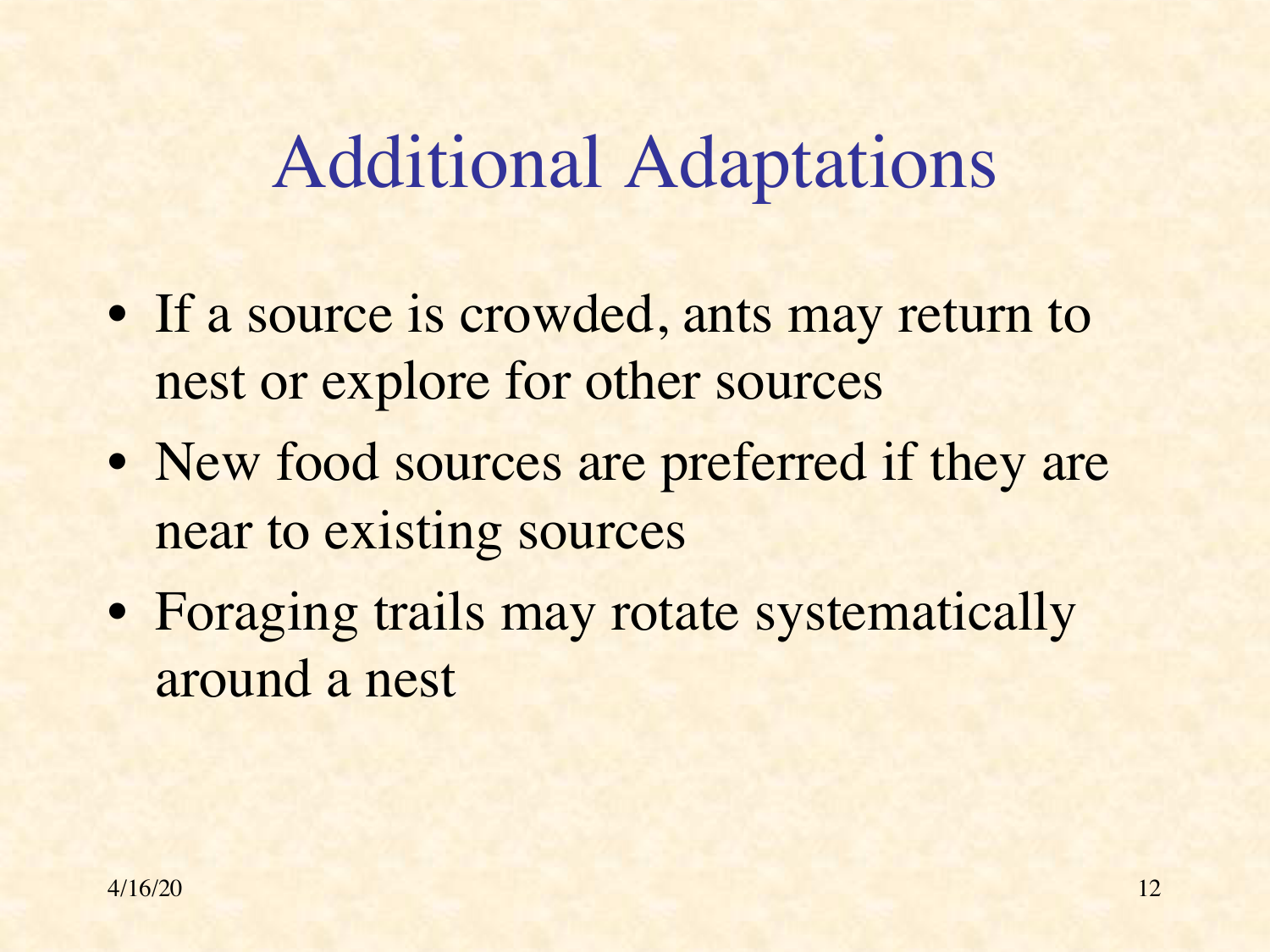#### Pheromone Evaporation

- Trails can persist from several hours to several months
- Pheromone has mean lifetime of 30–60 min.
- But remains detectable for many times this
- Long persistence of pheromone prevents switching to shorter trail
- Artificial ant colony systems rely more heavily on evaporation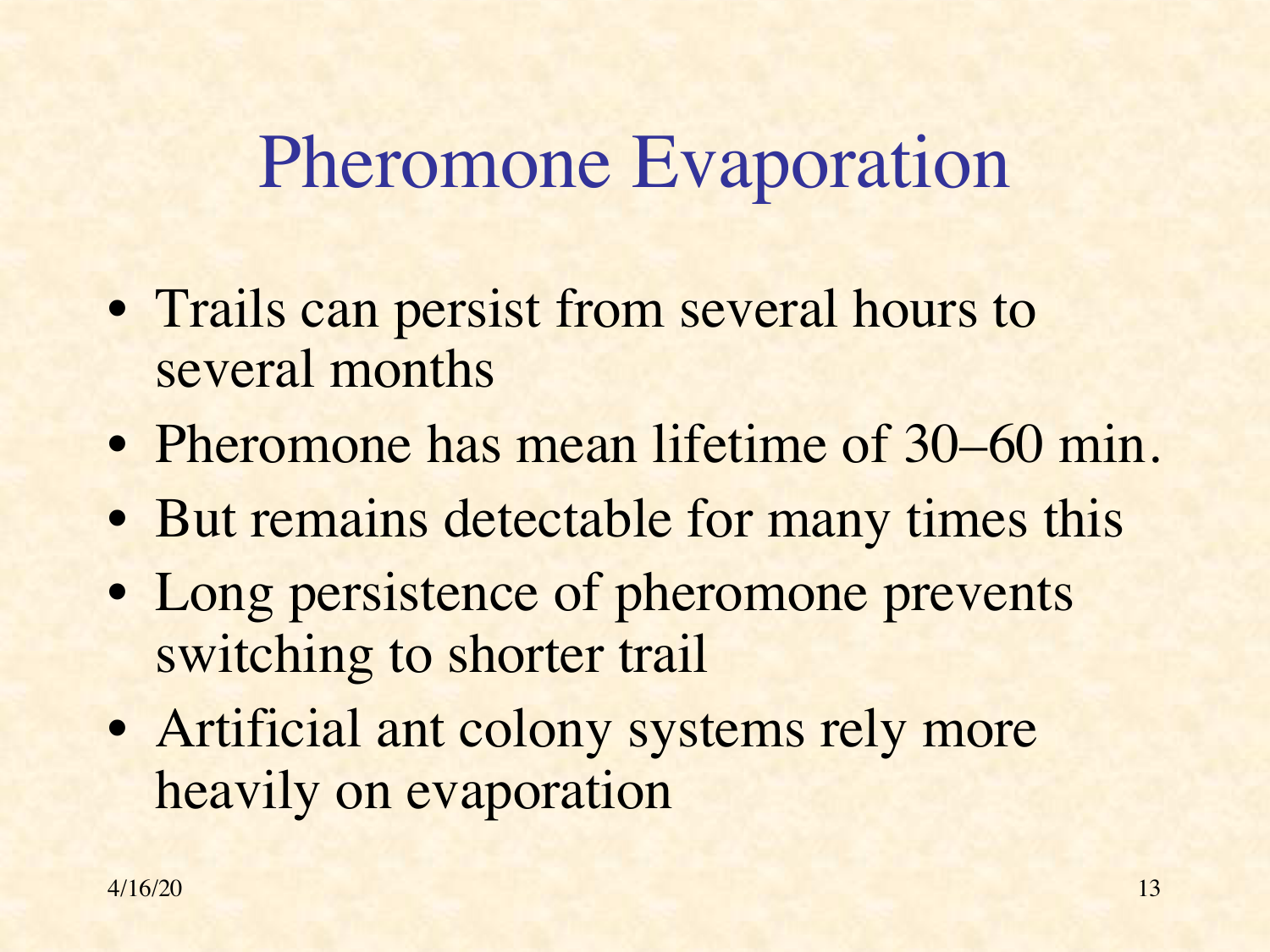# Resnick's Ants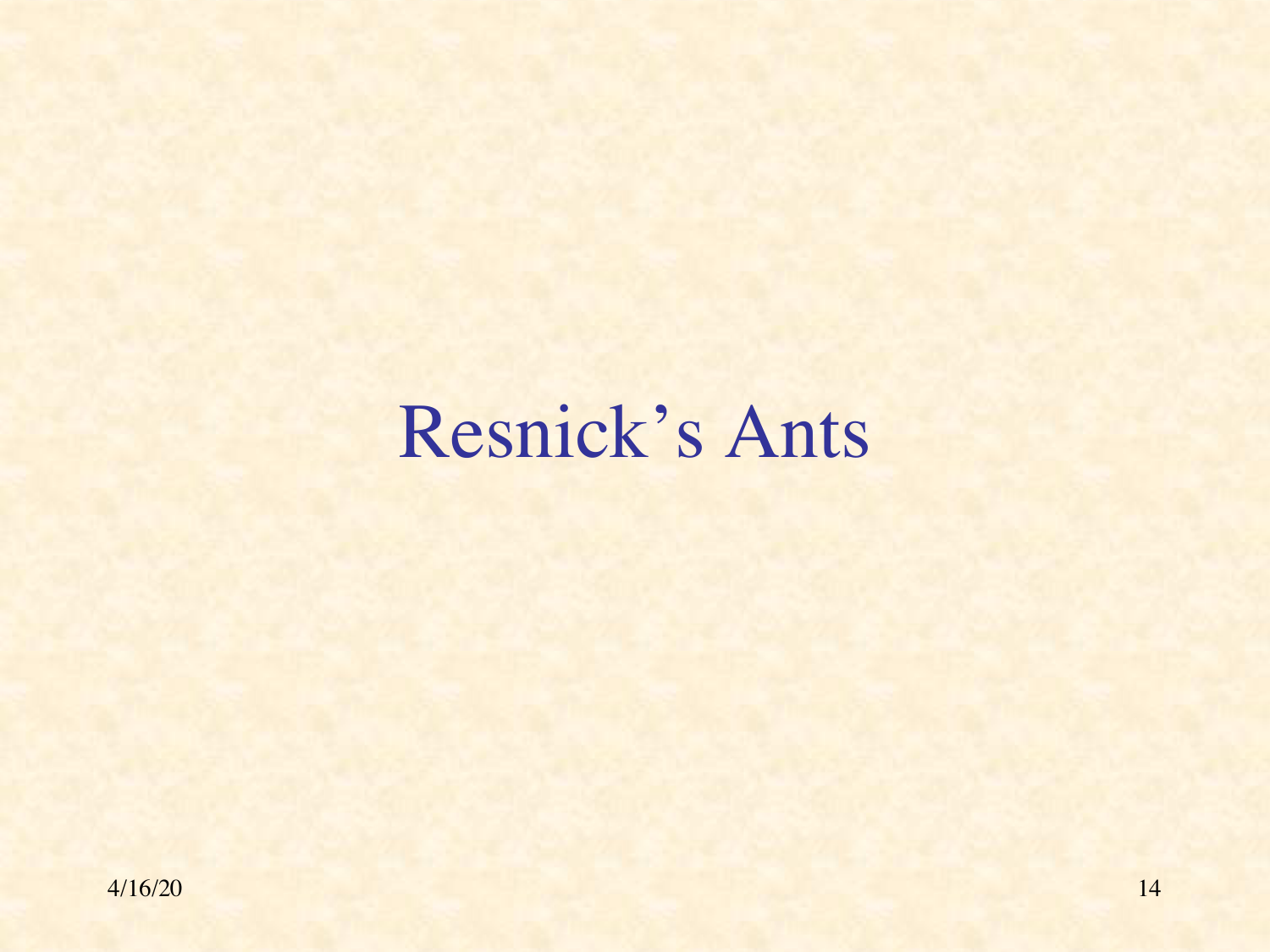## Environment

- Nest emits *nest-scent*, which
	- diffuses uniformly
	- decays slowly
	- provides general orientation signal
	- by diffusing around barriers, shows possible paths around barriers
- Trail pheromone
	- emitted by ants carrying food
	- diffuses uniformly
	- decays quickly
- Food detected only by contact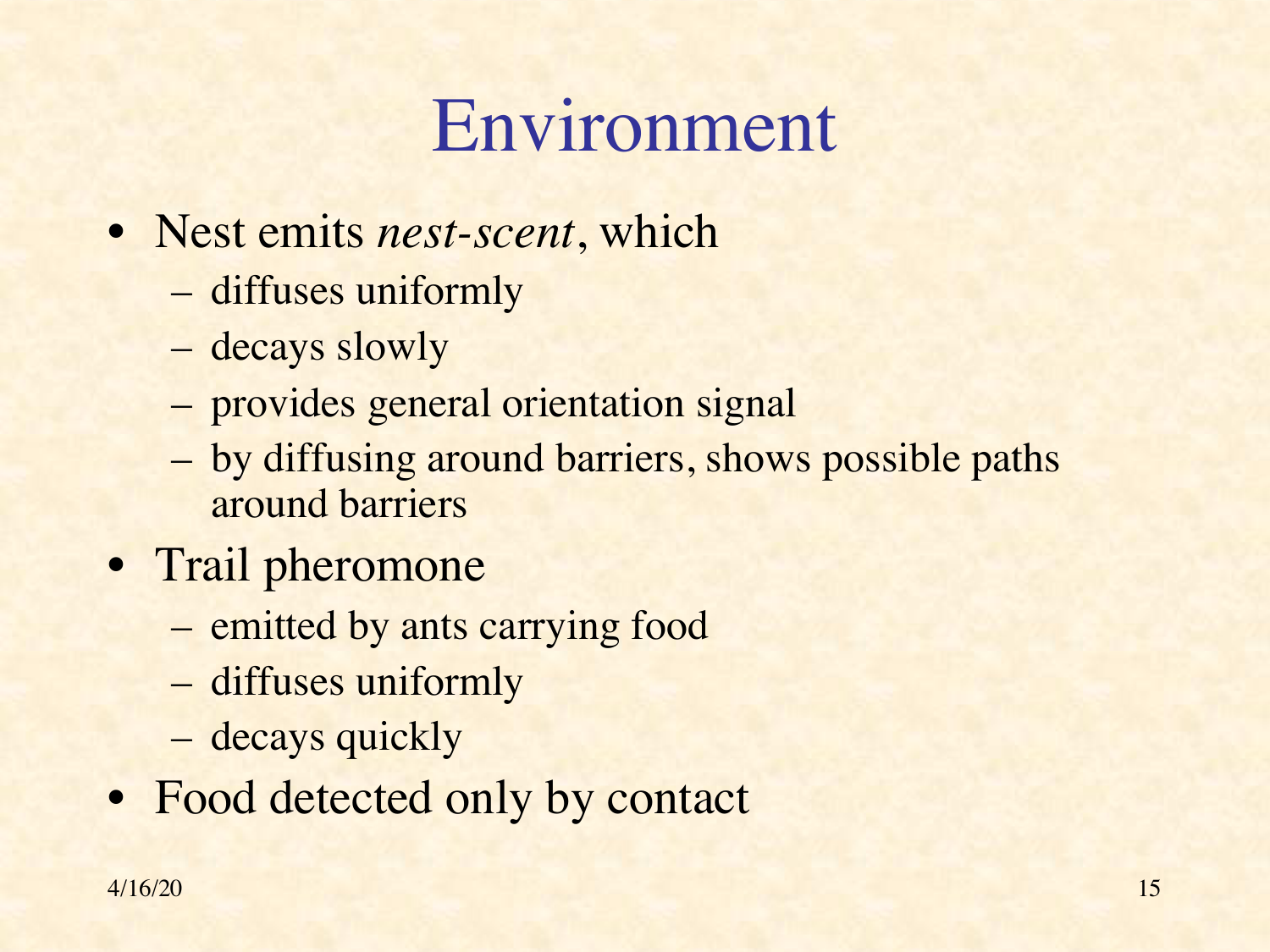## Resnick Ant Behavior

1. Looking for food:

**if** trail pheromone weak **then** wander **else** move toward increasing concentration

2. Acquiring food:

**if** at food **then**

pick it up, turn around, & begin depositing pheromone

3. Returning to nest:

deposit pheromone & decrease amount available move toward increasing nest-scent

4. Depositing food:

**if** at nest **then**

deposit food, stop depositing pheromone, & turn around

5. Repeat forever

 $4/16/20$  16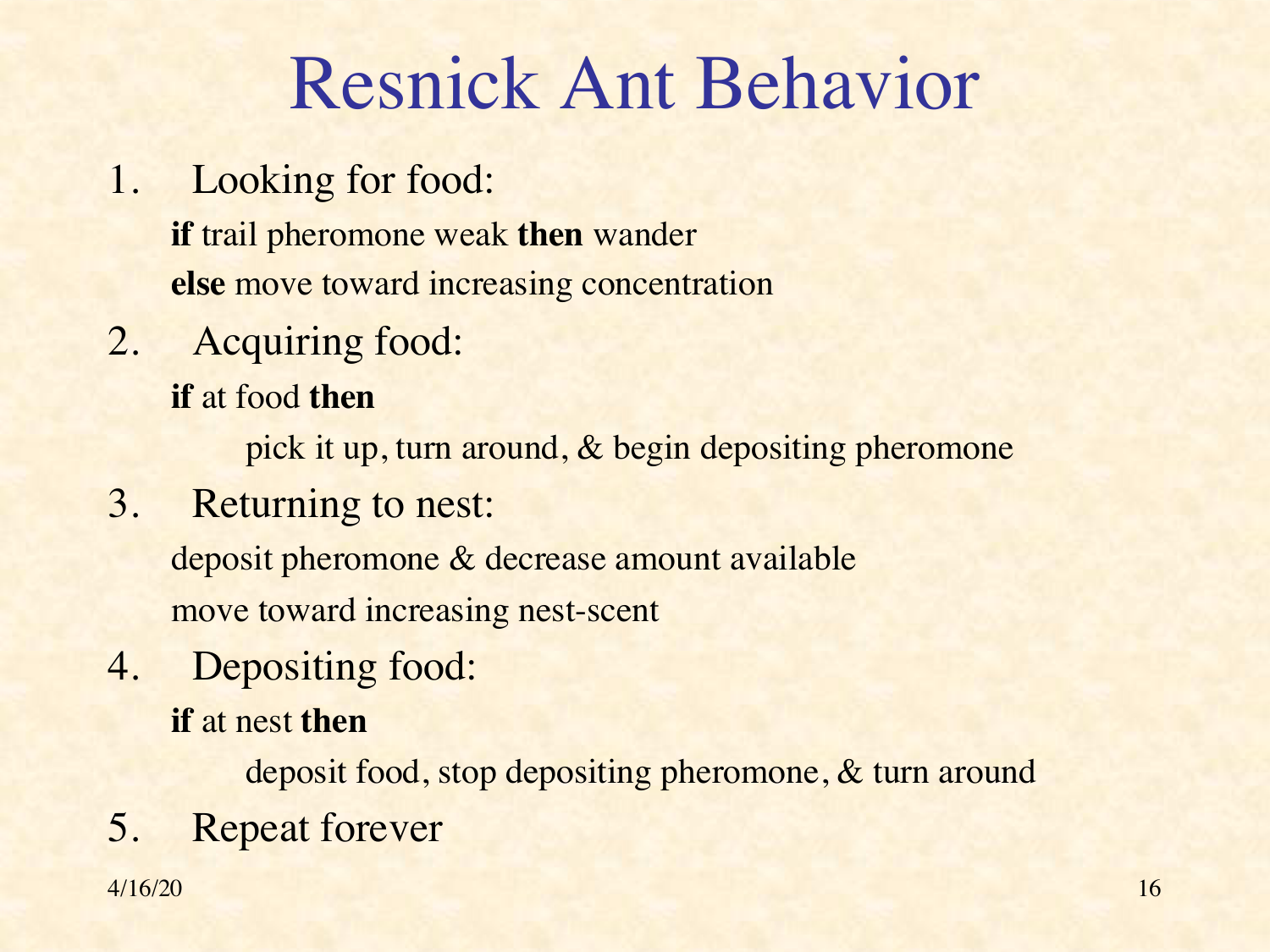## Demonstration of Resnick Ant

Run Ants.nlogo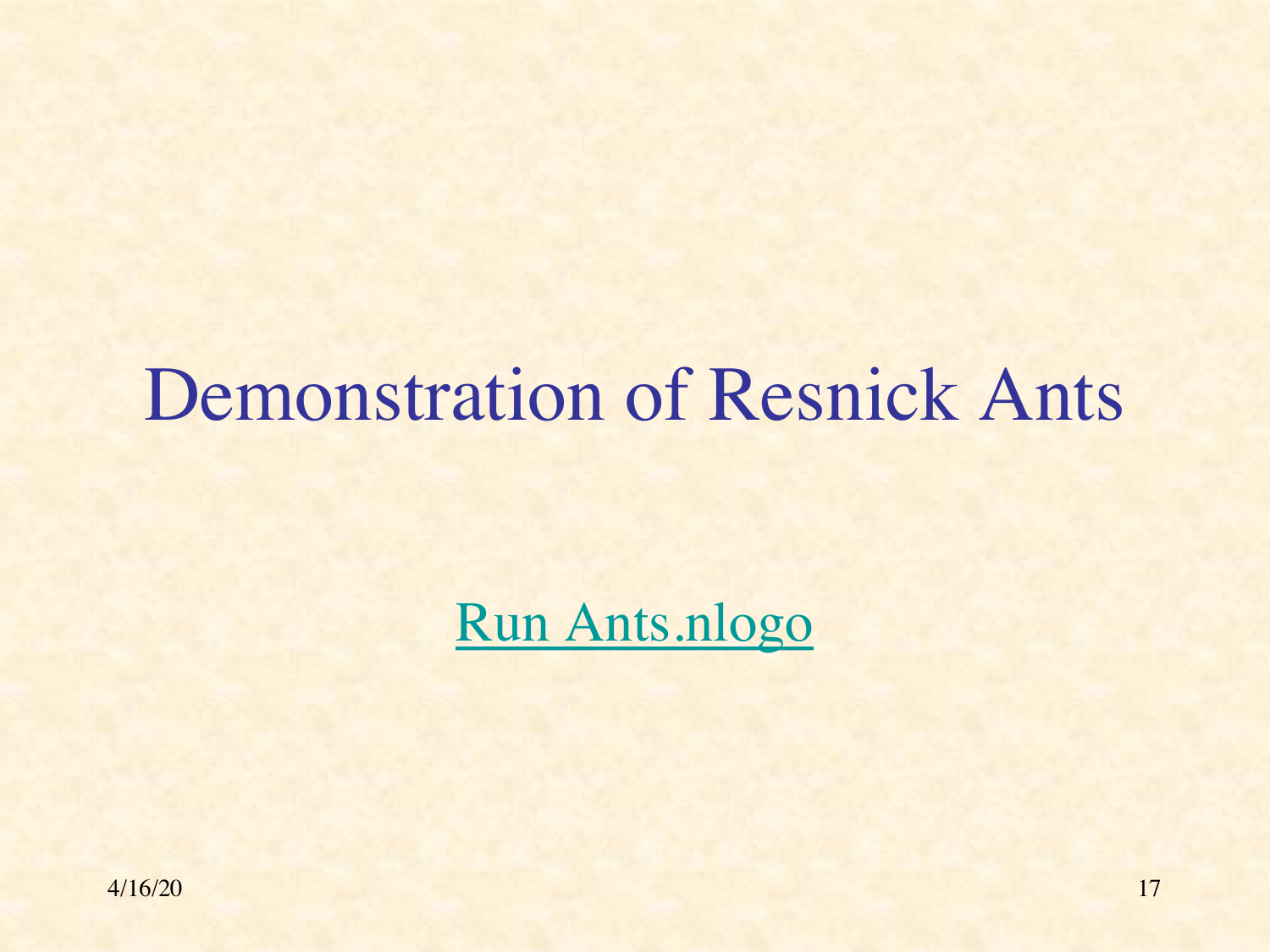# Ant Colony Optimization (ACO)

#### Developed in 1991 by Dorigo (PhD dissertation) in collaboration with Colorni & Maniezzo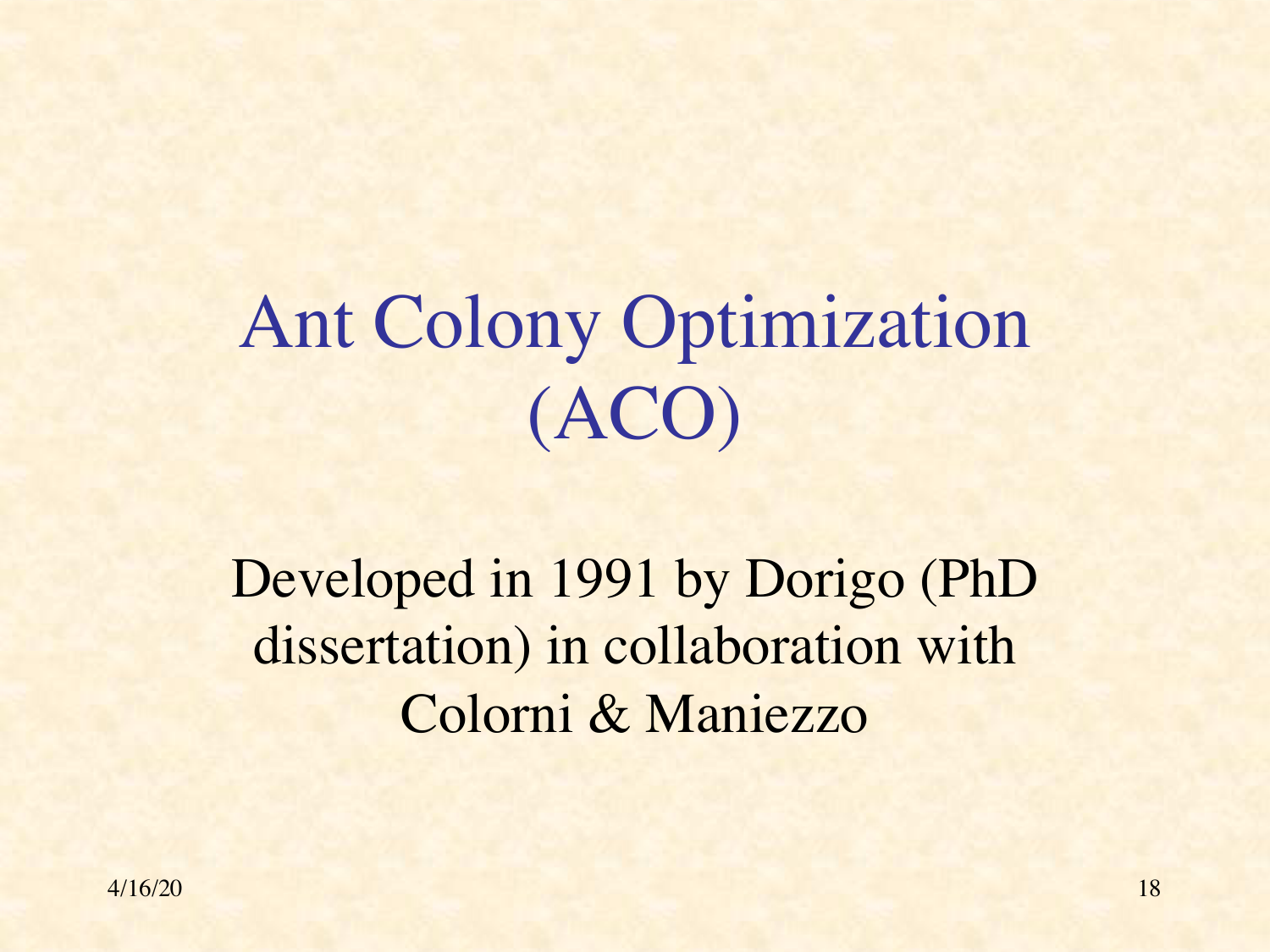# Basis of all Ant-Based Algorithms

- Positive feedback
- Negative feedback
- Cooperation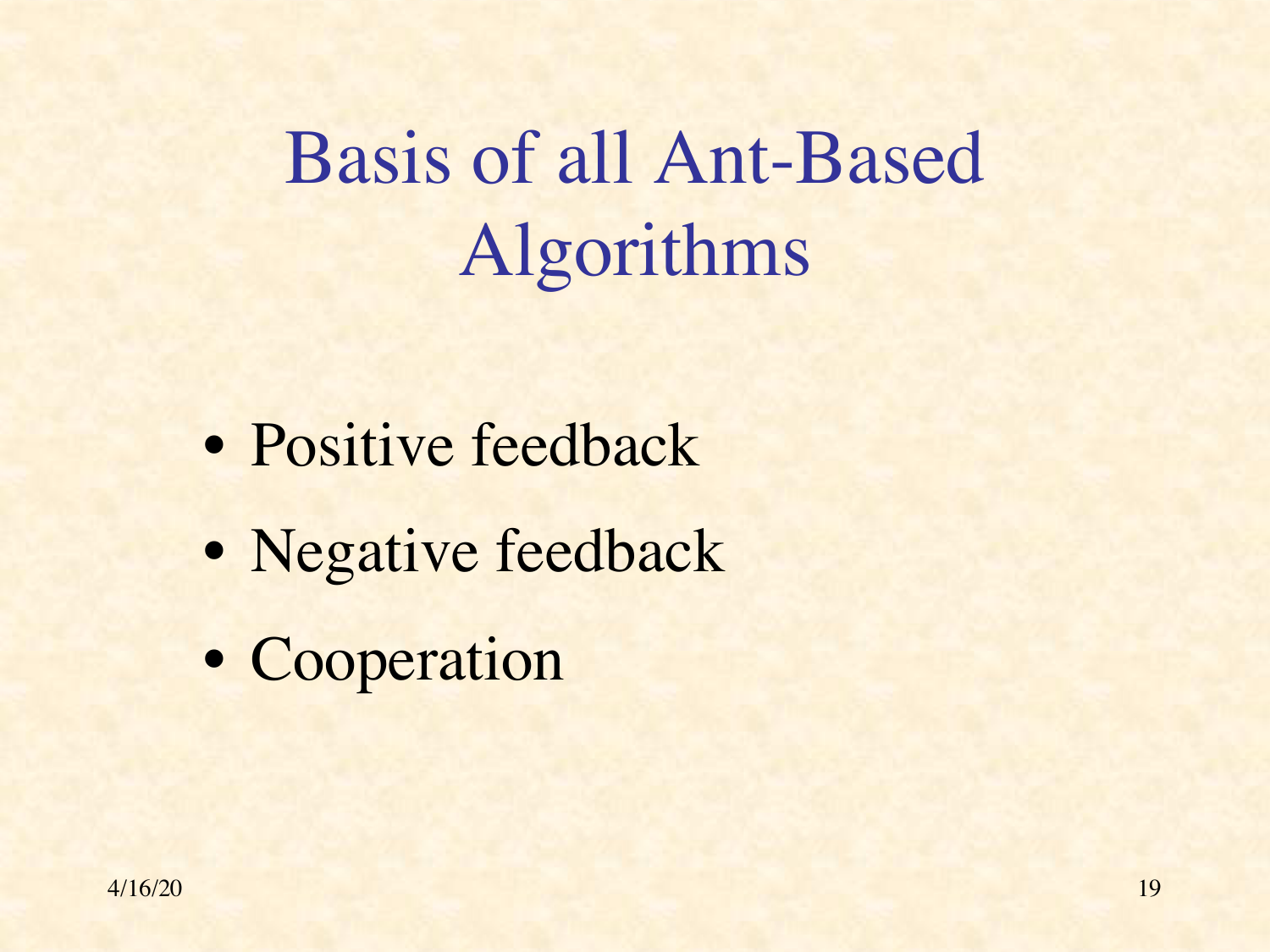#### Positive Feedback

- To reinforce portions of good solutions that contribute to their goodness
- To reinforce good solutions directly
- Accomplished by *pheromone accumulation*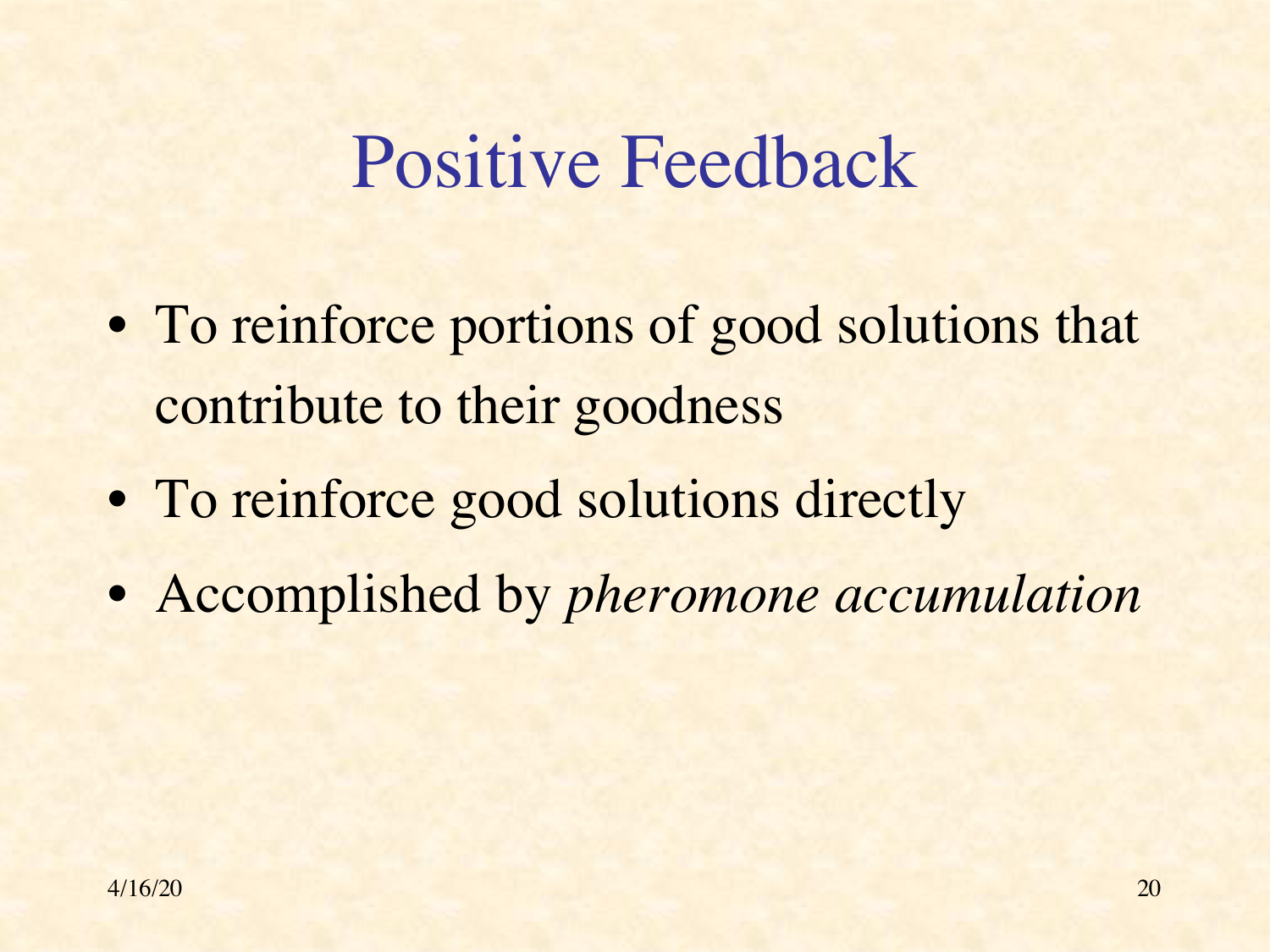# Reinforcement of Solution Components



Parts of good solutions *may* produce better solutions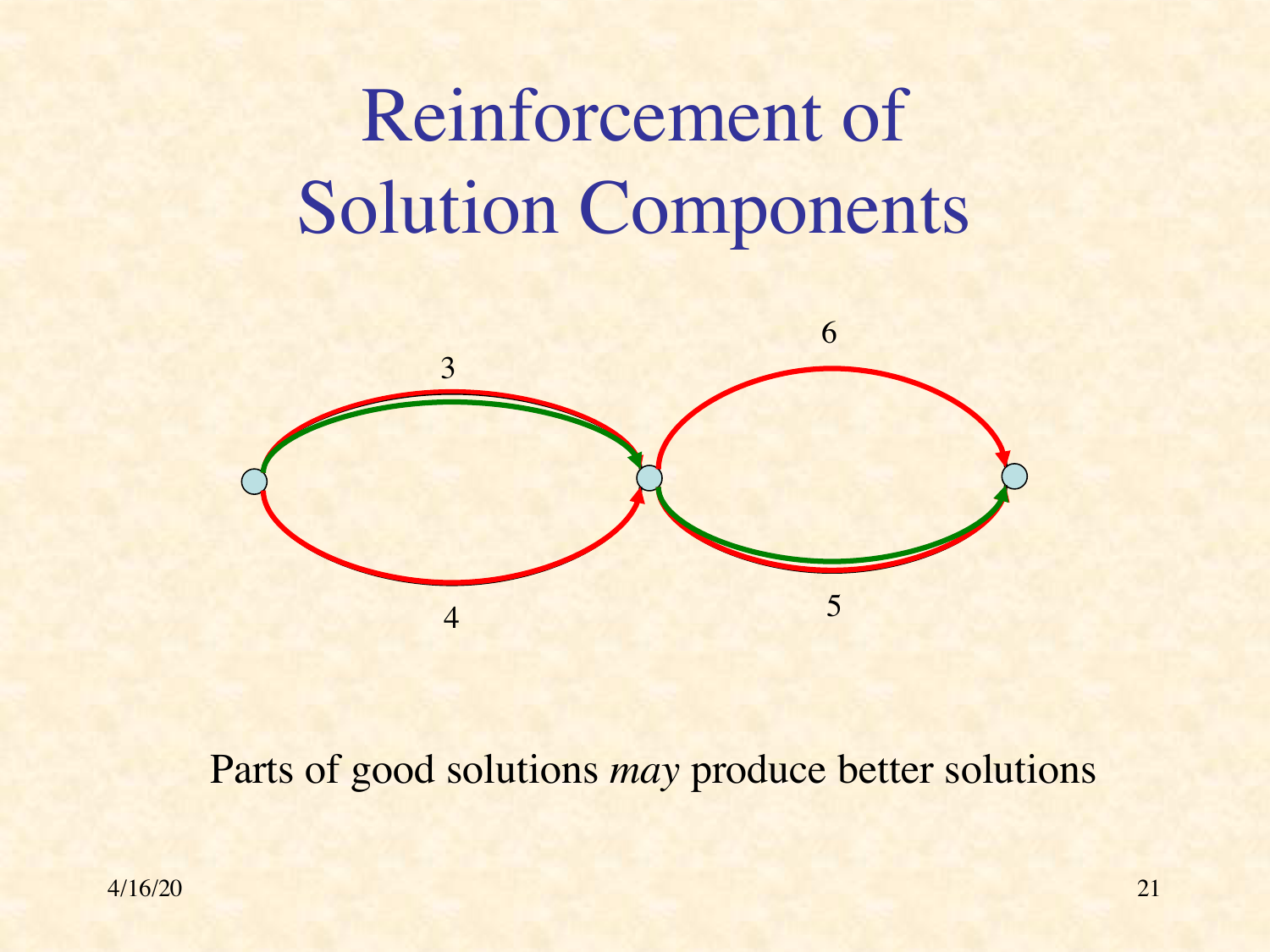# Negative Reinforcement of Non-solution Components



#### Parts not in good solutions *tend* to be forgotten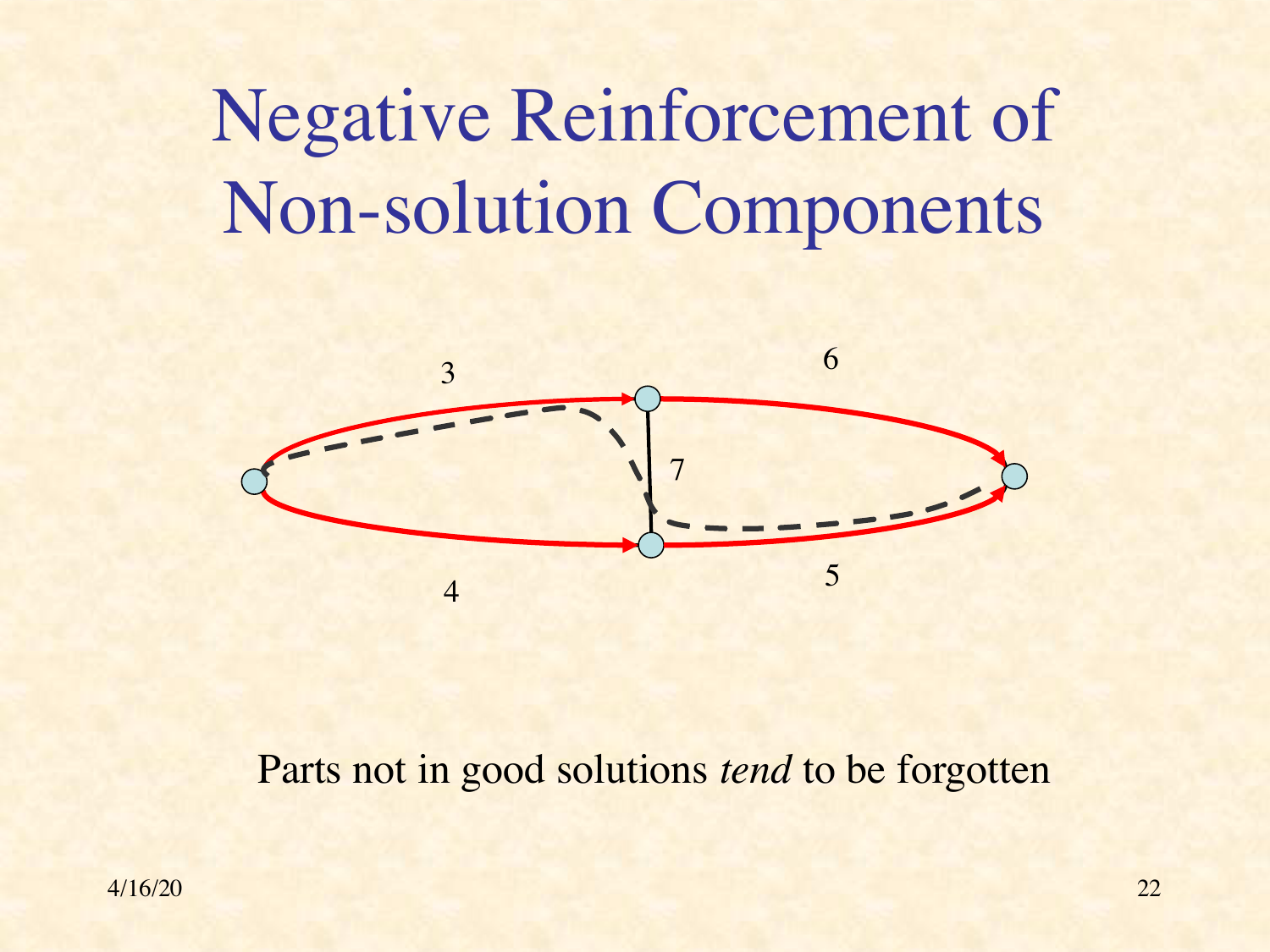### Negative Feedback

- To avoid premature convergence (*stagnation*)
- Accomplished by *pheromone evaporation*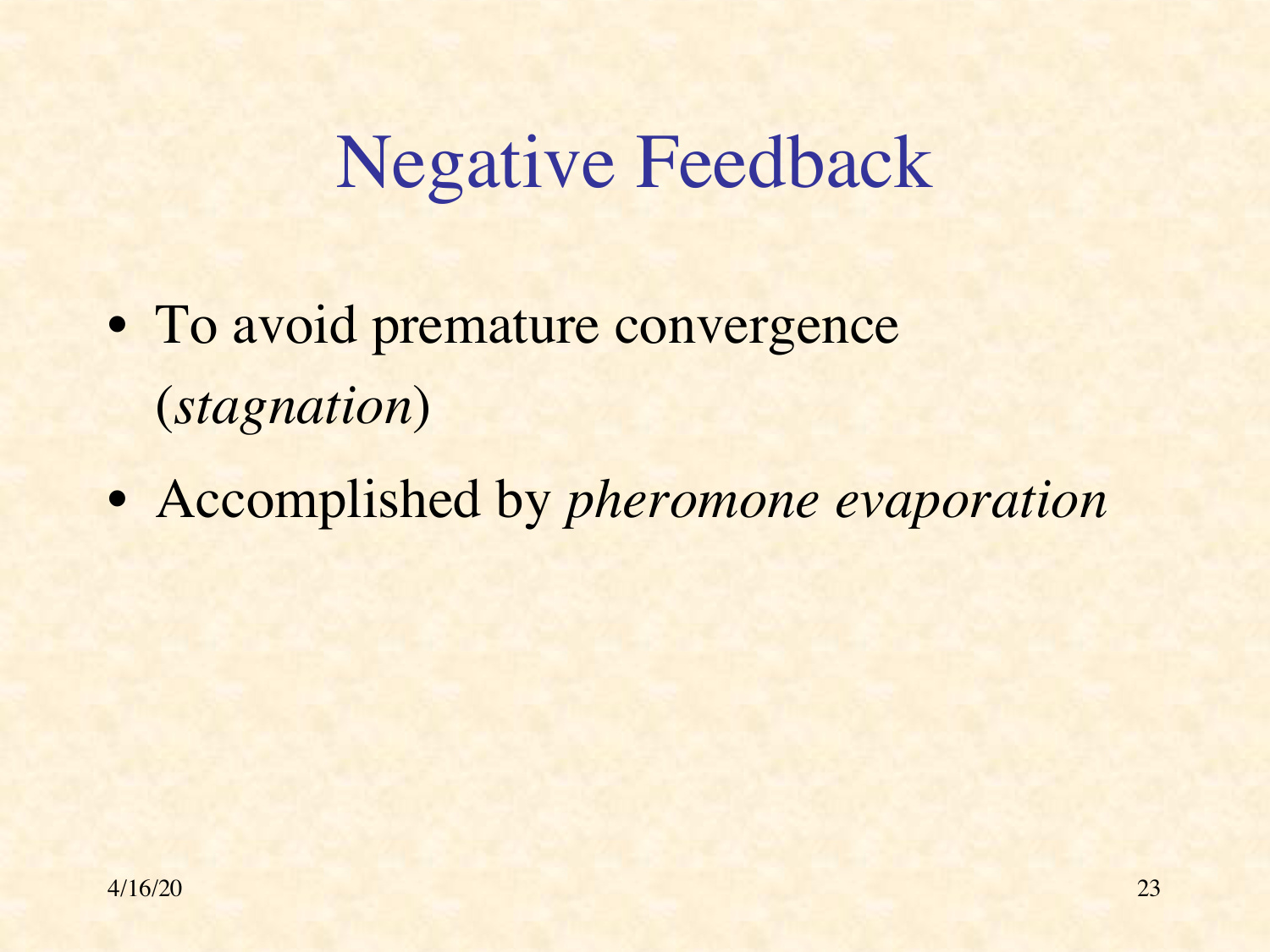# Cooperation

- For simultaneous exploration of different solutions
- Accomplished by:
	- *multiple ants* exploring solution space
	- *pheromone trail* reflecting multiple perspectives on solution space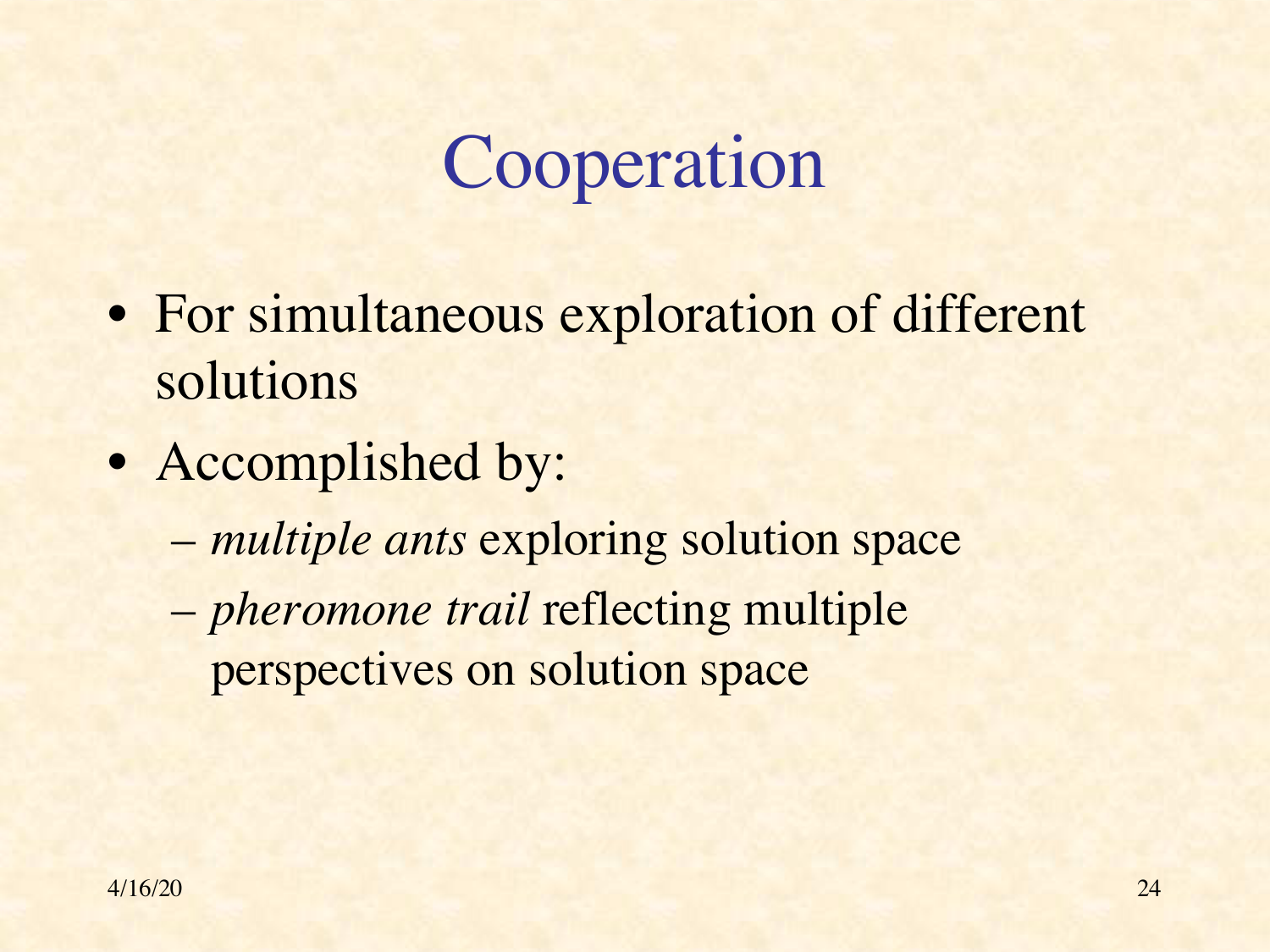# Traveling Salesman Problem

- Given the travel distances between *N* cities – may be symmetric or not
- Find the shortest route visiting each city exactly once and returning to the starting point
- NP-hard
- Typical combinatorial optimization problem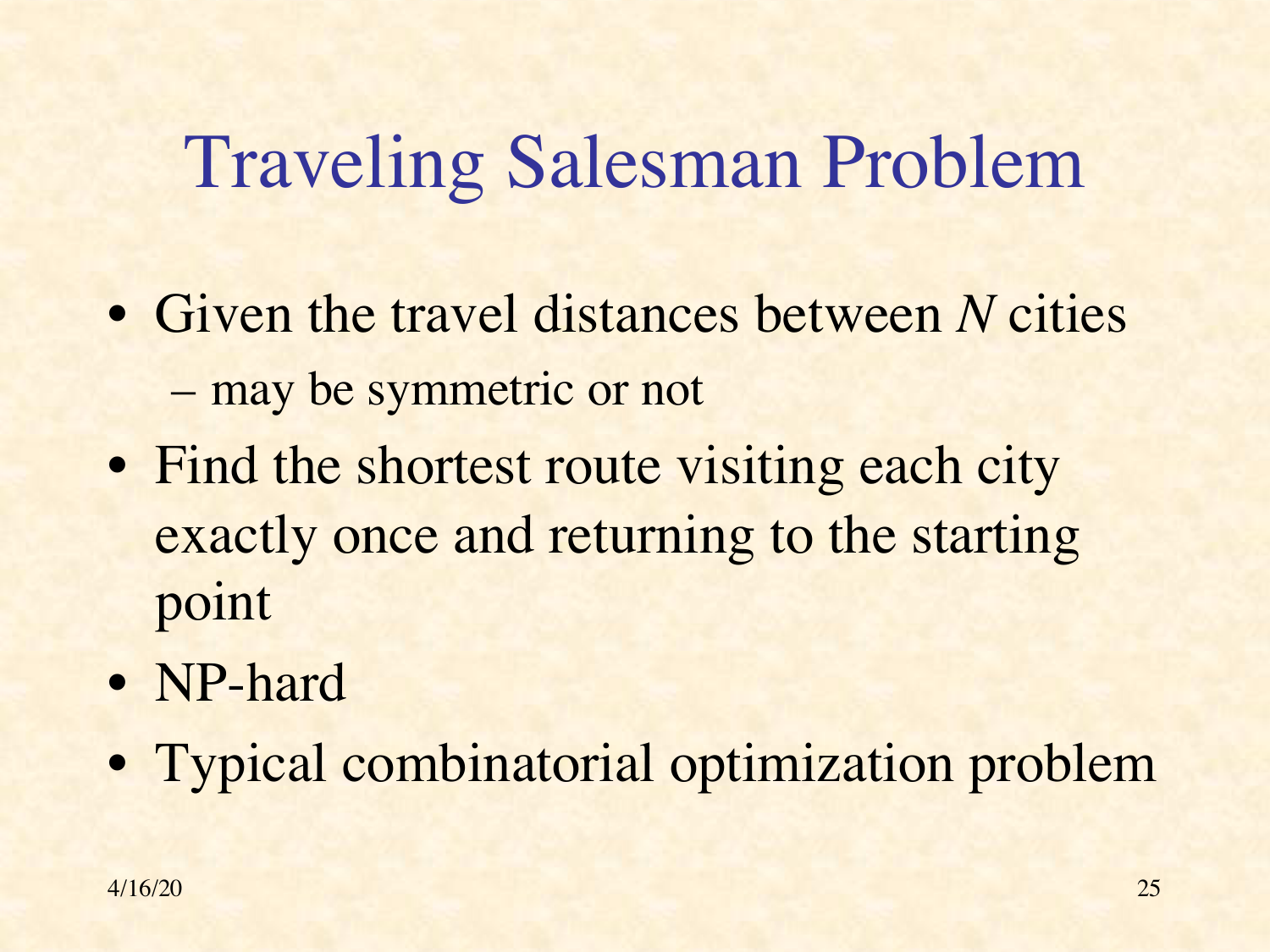Ant System for Traveling Salesman Problem (AS-TSP)

- During each iteration, each ant completes a tour
- During each tour, each ant maintains *tabu list* of cities already visited
- Each ant has access to
	- distance of current city to other cities
	- intensity of local pheromone trail
- Probability of next city depends on both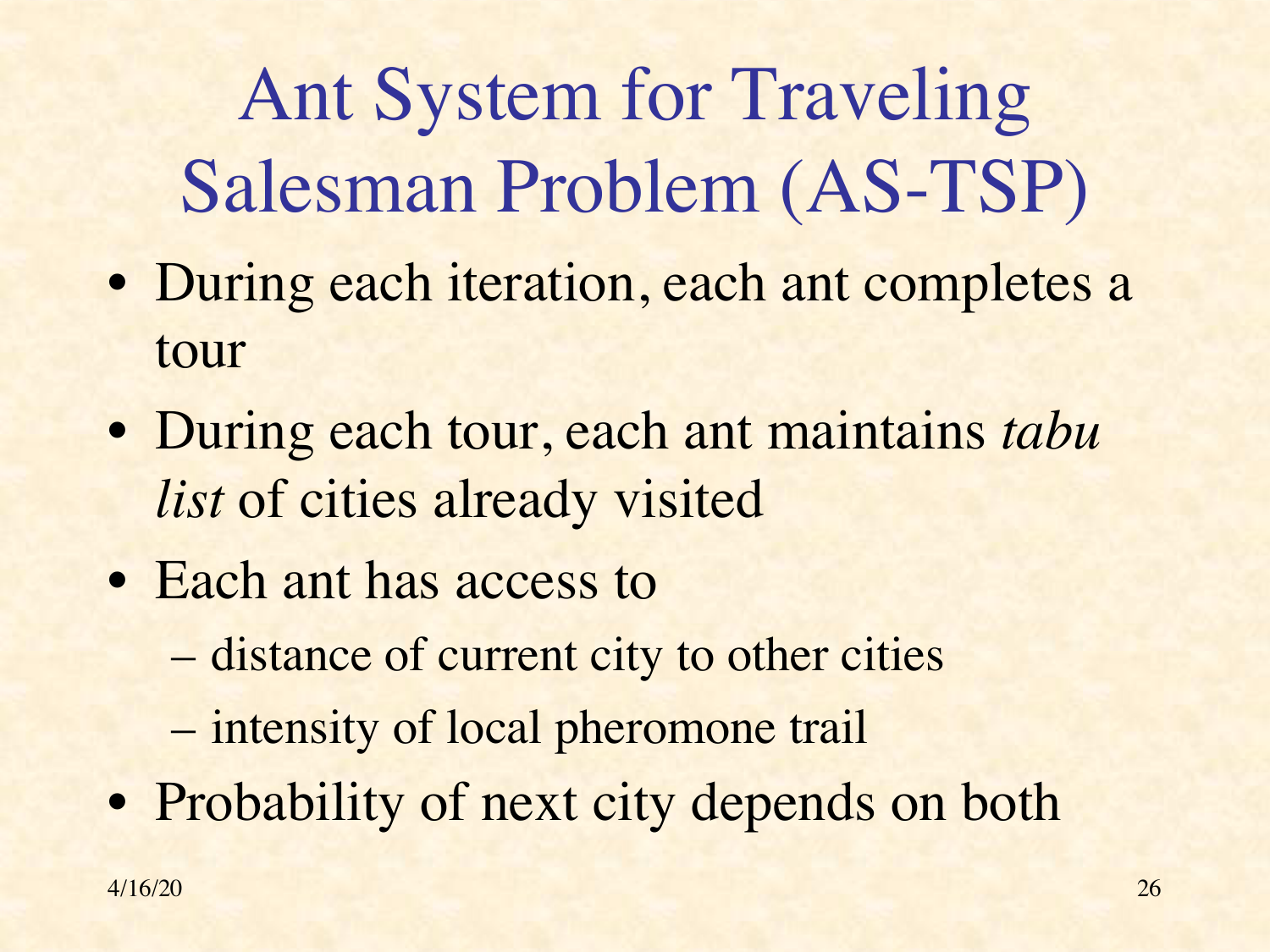#### Transition Rule

- Let  $\eta_{ij} = 1/d_{ij} =$  "nearness" of city *j* to current city *i*
- Let  $\tau_{ij}$  = strength of trail from *i* to *j*
- Let  $J_i^k$  = list of cities ant *k* still has to visit after city *i* in current tour
- Then transition probability for ant *k* going from *i* to  $j \in J_i^k$  in tour *t* is:

$$
p_{ij}^k = \frac{\left[\tau_{ij}(t)\right]^{\alpha} \left[\eta_{ij}\right]^{\beta}}{\sum_{l \in J_i^k} \left[\tau_{il}(t)\right]^{\alpha} \left[\eta_{il}\right]^{\beta}}
$$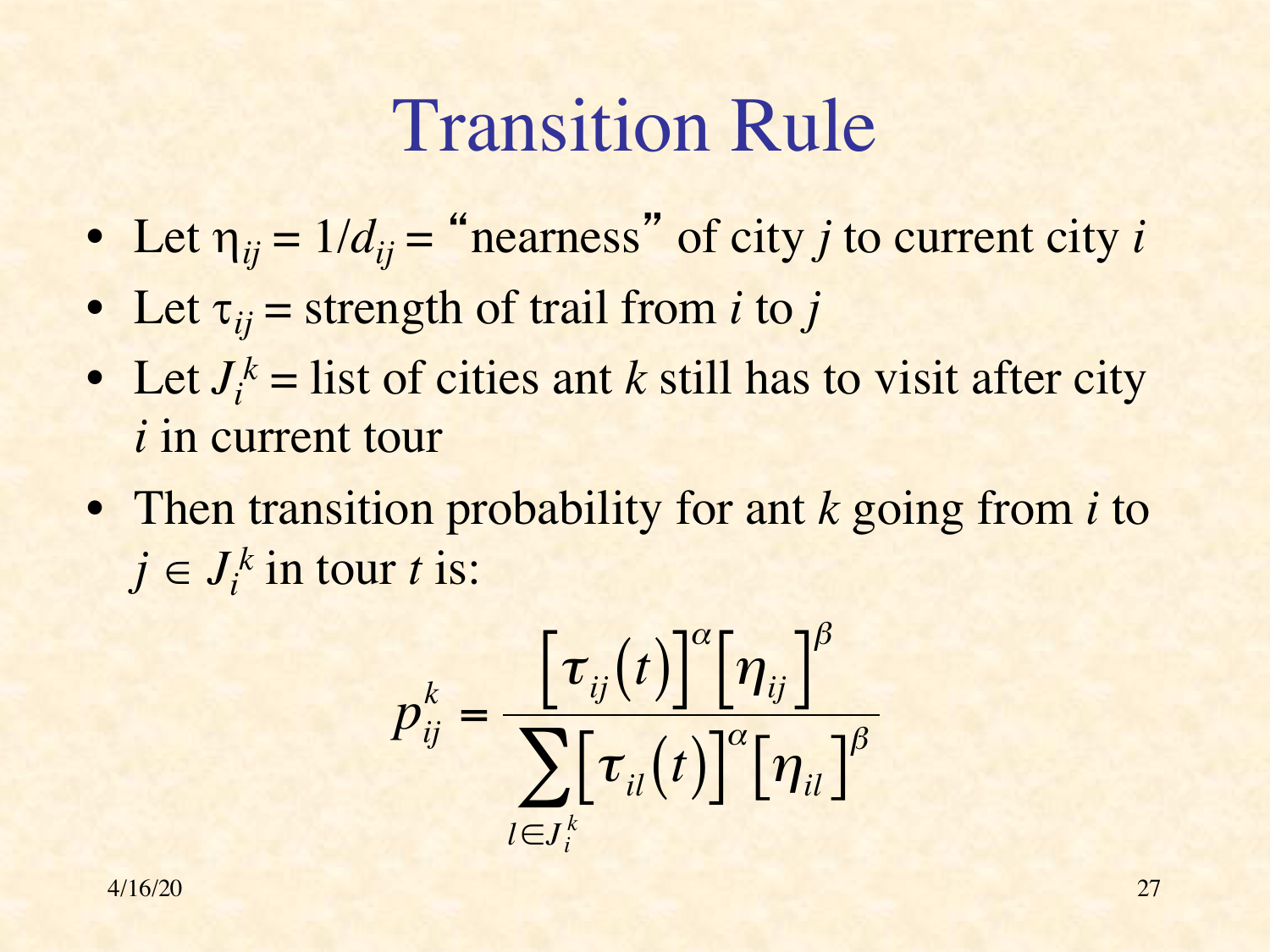#### Pheromone Deposition

- Let  $T^k(t)$  be tour *t* of ant  $k$
- Let  $L^k(t)$  be the length of this tour
- After completion of a tour, each ant *k* contributes:

$$
\Delta \tau_{ij}^k = \begin{cases} \frac{Q}{L^k(t)} \\ 0 \end{cases}
$$

$$
L^{k}(t) \quad \text{if } (i,j) \in T^{k}(t) \\ 0 \quad \text{if } (i,j) \notin T^{k}(t)
$$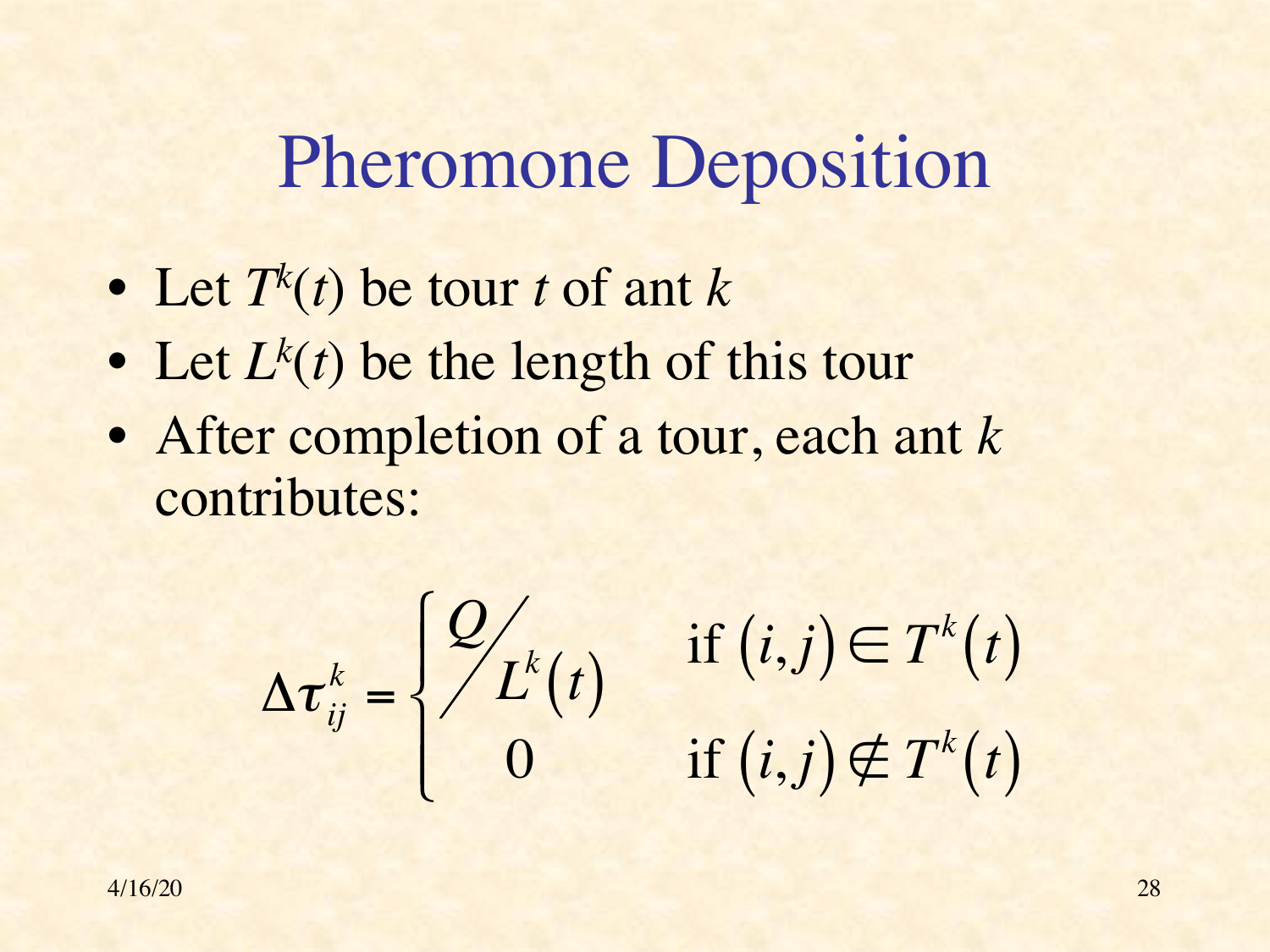#### Pheromone Decay

• Define total pheromone deposition for tour *t*:

$$
\Delta \boldsymbol{\tau}_{ij}(t) = \sum\nolimits_{k=1}^m \Delta \boldsymbol{\tau}_{ij}^k(t)
$$

- $\bullet$  Let  $\rho$  be decay coefficient
- Define trail intensity for next round of tours:

$$
\tau_{ij}(t+1) = (1-\rho)\tau_{ij}(t) + \Delta\tau_{ij}(t)
$$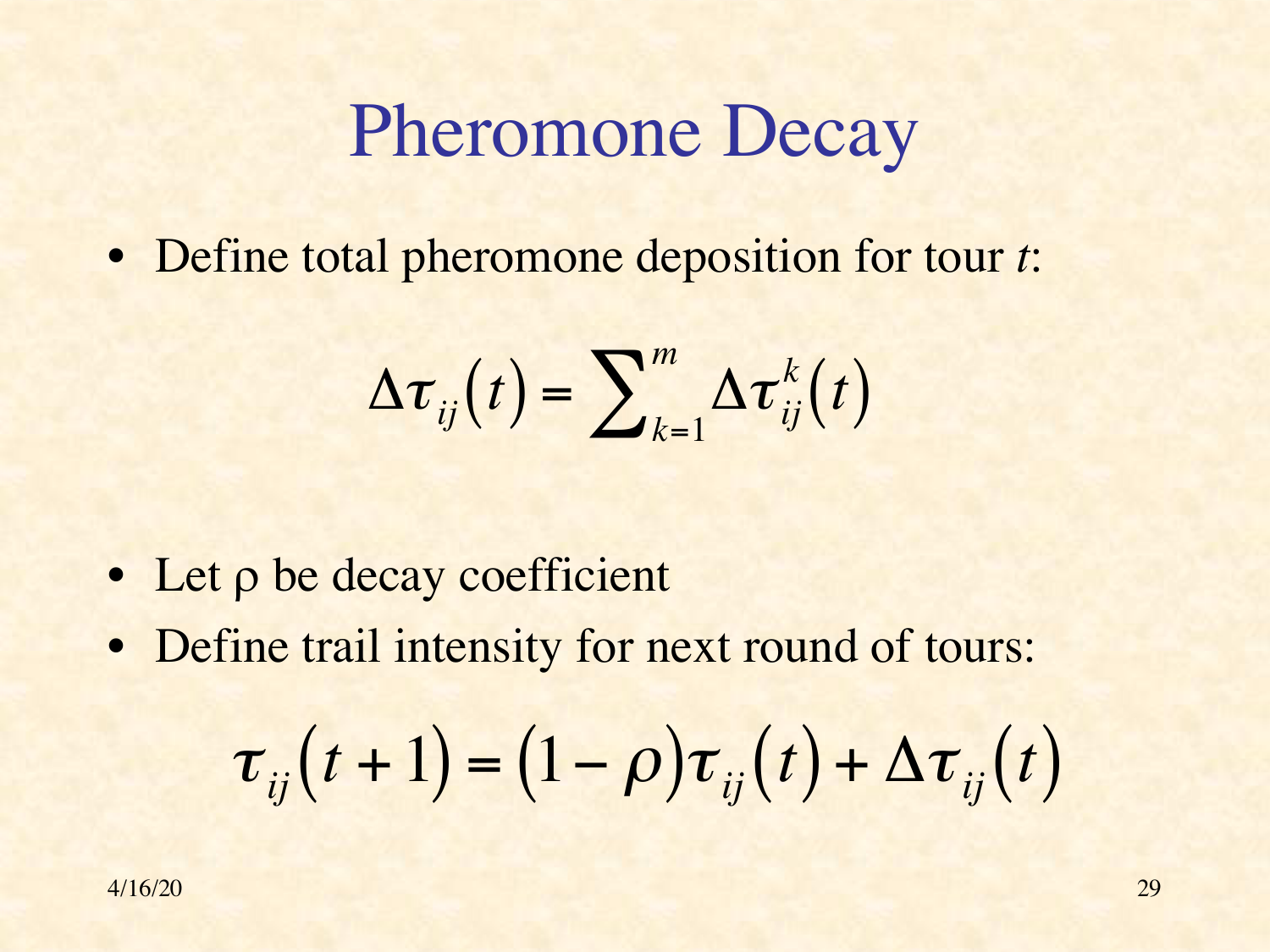### Number of Ants is Critical

- Too many:
	- suboptimal trails quickly reinforced
	- $-$ : early convergence to suboptimal solution
- Too few:
	- don't get cooperation before pheromone decays
- Good tradeoff: number of ants = number of cities  $(m = n)$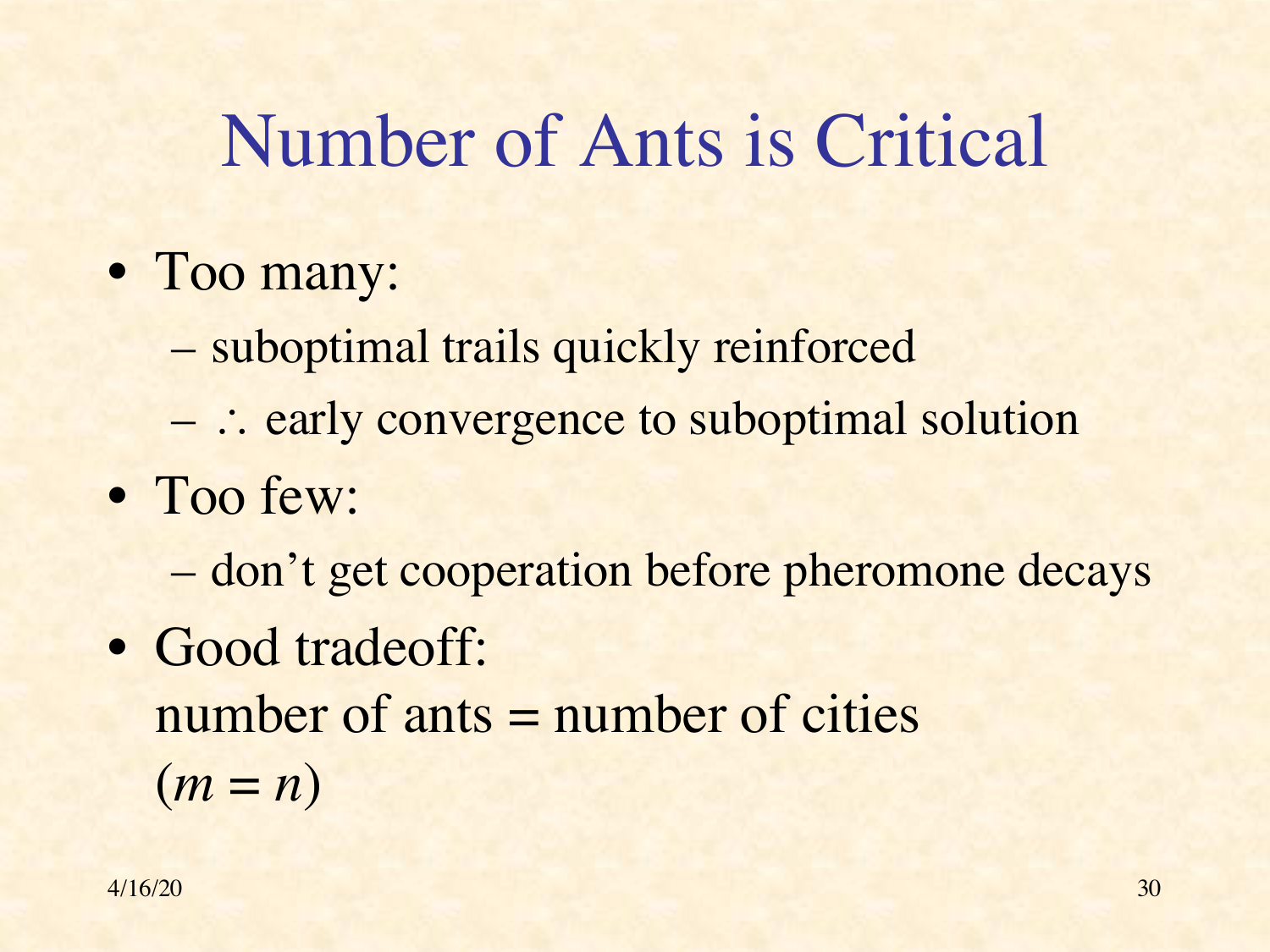# Improvement: "Elitist" Ants

- Add a few (*e*≈5) "elitist" ants to population to reinforce best tour found so far
- Let  $T^+$  be best tour so far
- Let *L*<sup>+</sup> be its length
- Each "elitist" ant reinforces edges in  $T^*$  by  $Q/L$ +
- Add *e* more "elitist" ants
- This applies accelerating positive feedback to best tour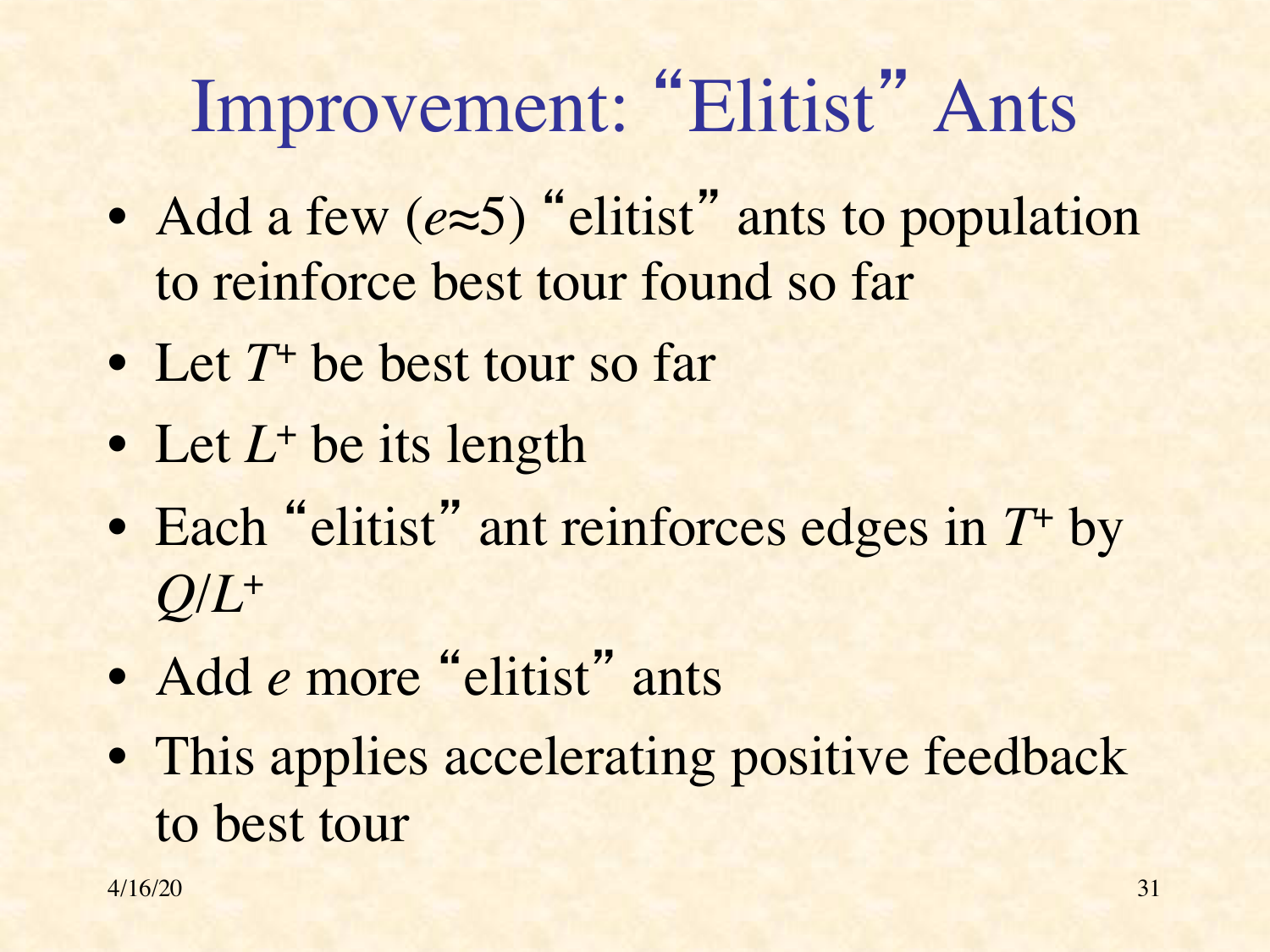# Time Complexity

- Let *t* be number of tours
- Time is *O* (*tn*<sup>2</sup>*m*)
- If  $m = n$  then  $O(tn^3)$ 
	- that is, cubic in number of cities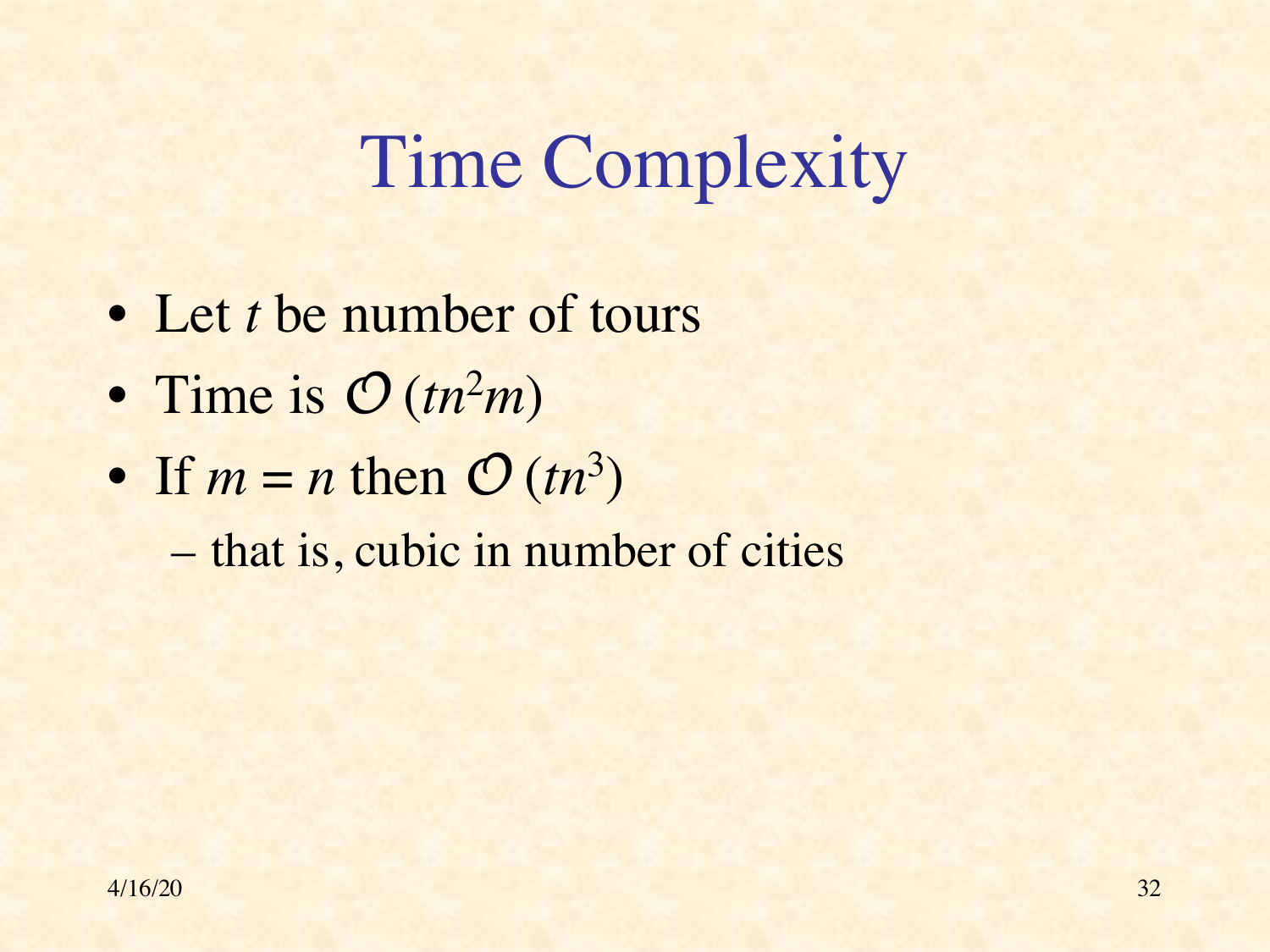#### **Convergence**



- 30 cities ("Oliver30")
- Best tour length
- Converged to optimum in 300 cycles

 $\frac{4}{16/20}$   $\frac{6}{16}$   $\frac{1}{1006}$   $\frac{1}{1006}$   $\frac{33}{1006}$ fig. < Dorigo et al. (1996)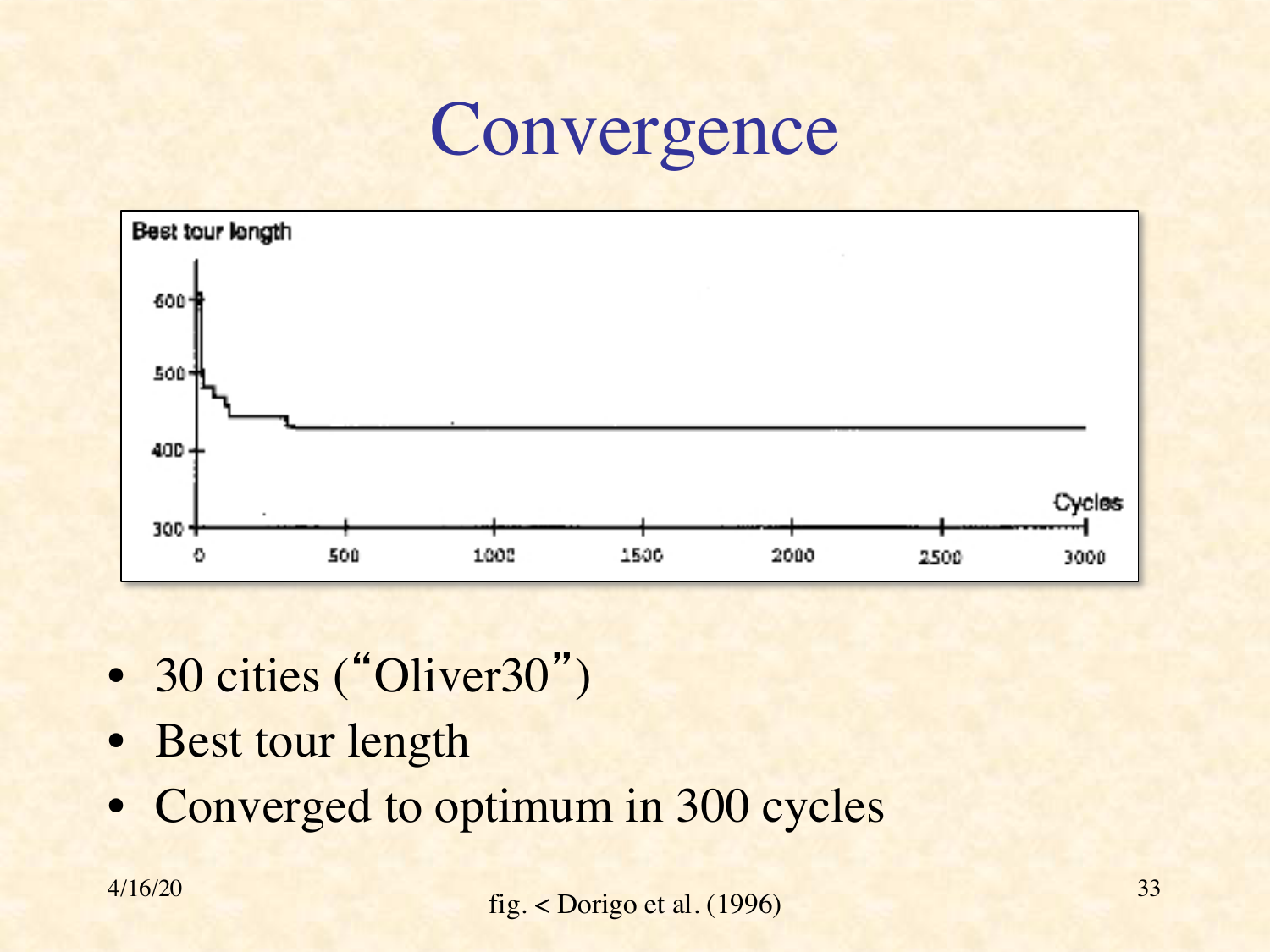## Evaluation

- Both "very interesting and disappointing"
- For 30-cities:
	- beat genetic algorithm
	- matched or beat tabu search & simulated annealing
- For 50 & 75 cities and 3000 iterations
	- did not achieve optimum
	- but quickly found good solutions
- I.e., does not scale up well
- Like all general-purpose algorithms, it is outperformed by special purpose algorithms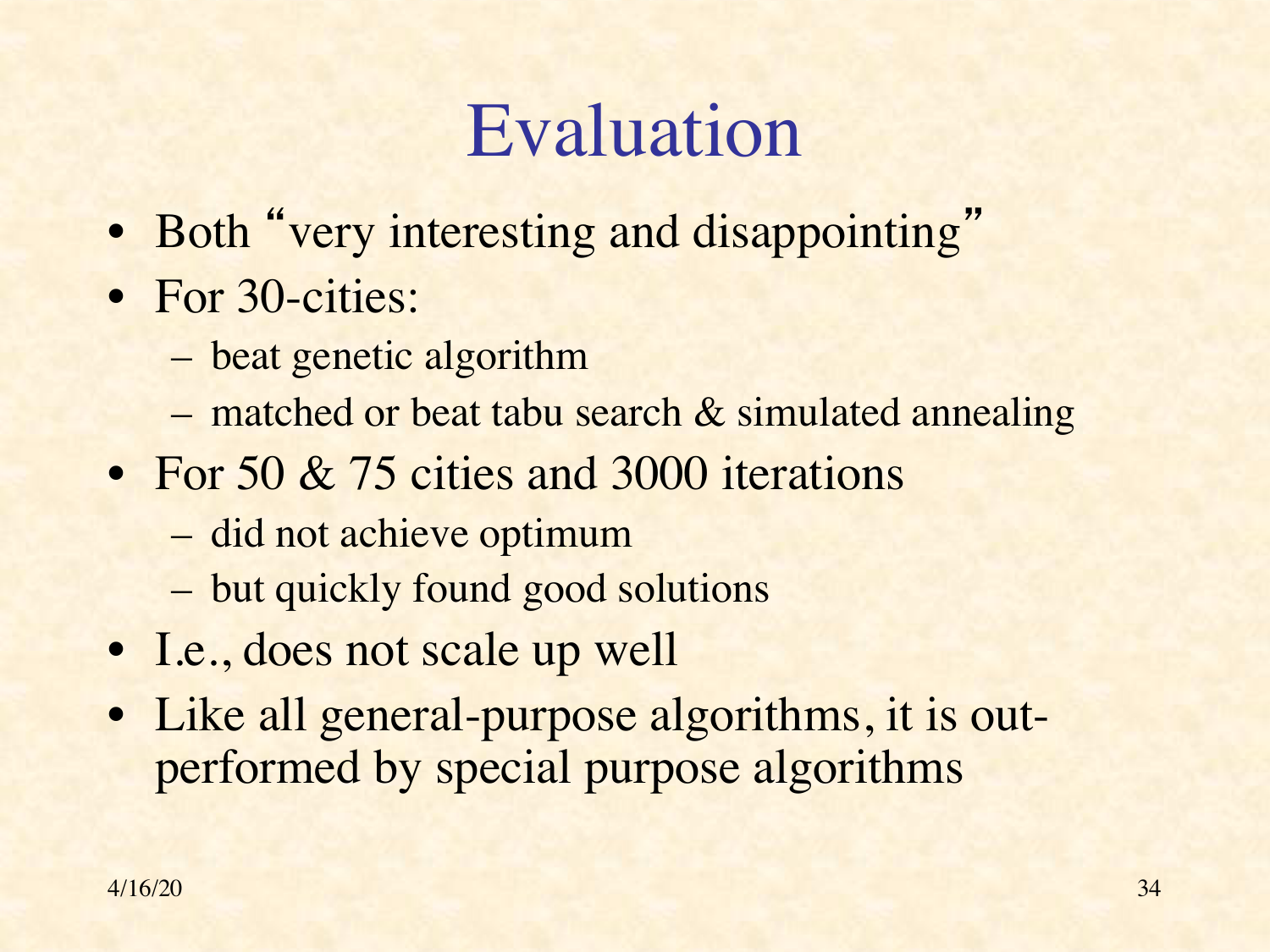# Improving Network Routing

- 1. Nodes periodically send *forward ants* to some recently recorded destinations
- 2. Collect information on way
- 3. Die if reach already visited node
- 4. When reaches destination, estimates time and turns into *backward ant*
- 5. Returns by same route, updating routing tables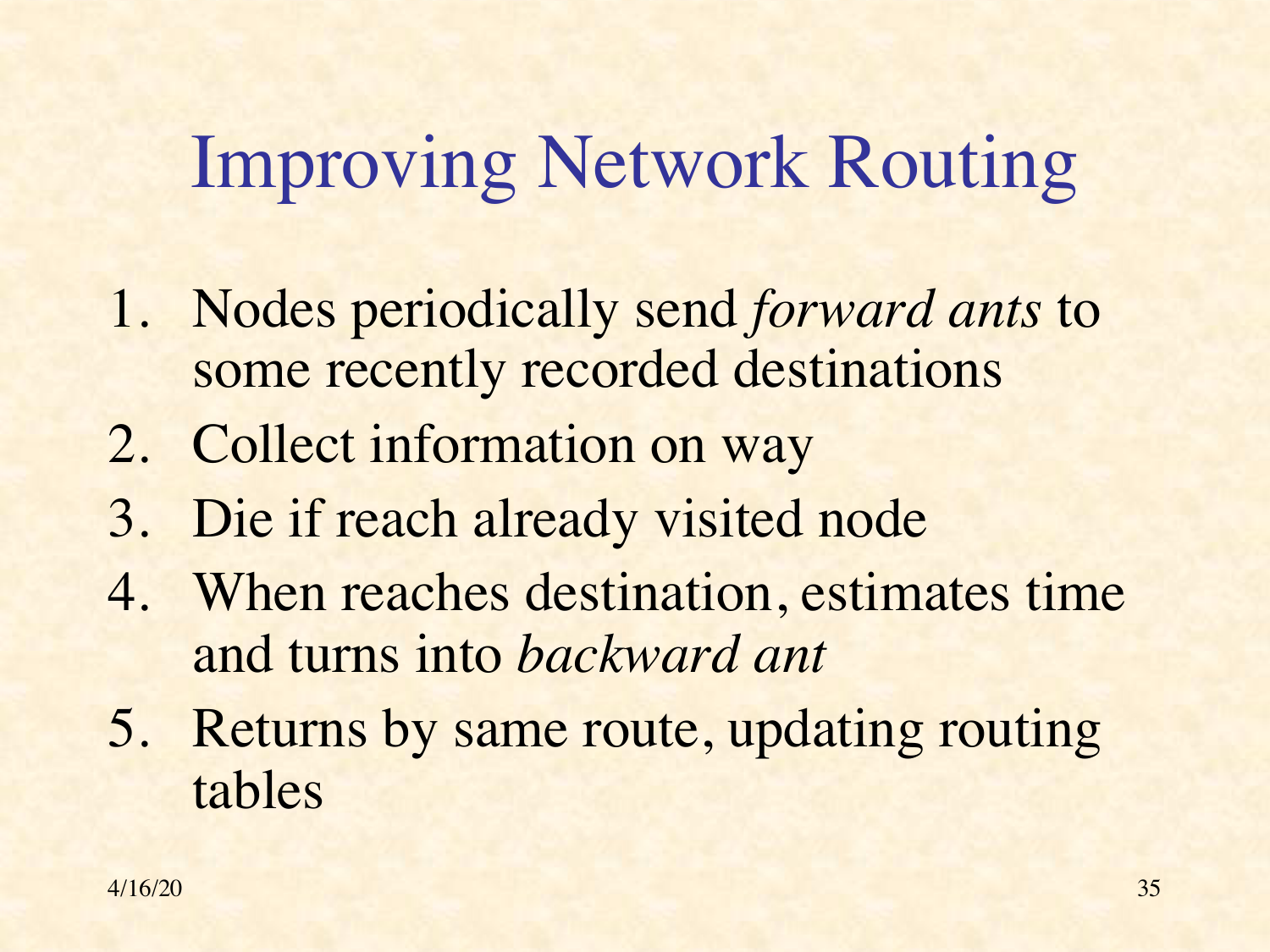# Application to Other Problems

- Nodes represent necessary subgoals
- Edges represent possible "moves" (parts of solutions)
- Complete trails represent solutions
- Ants reinforce trails based on quality of solutions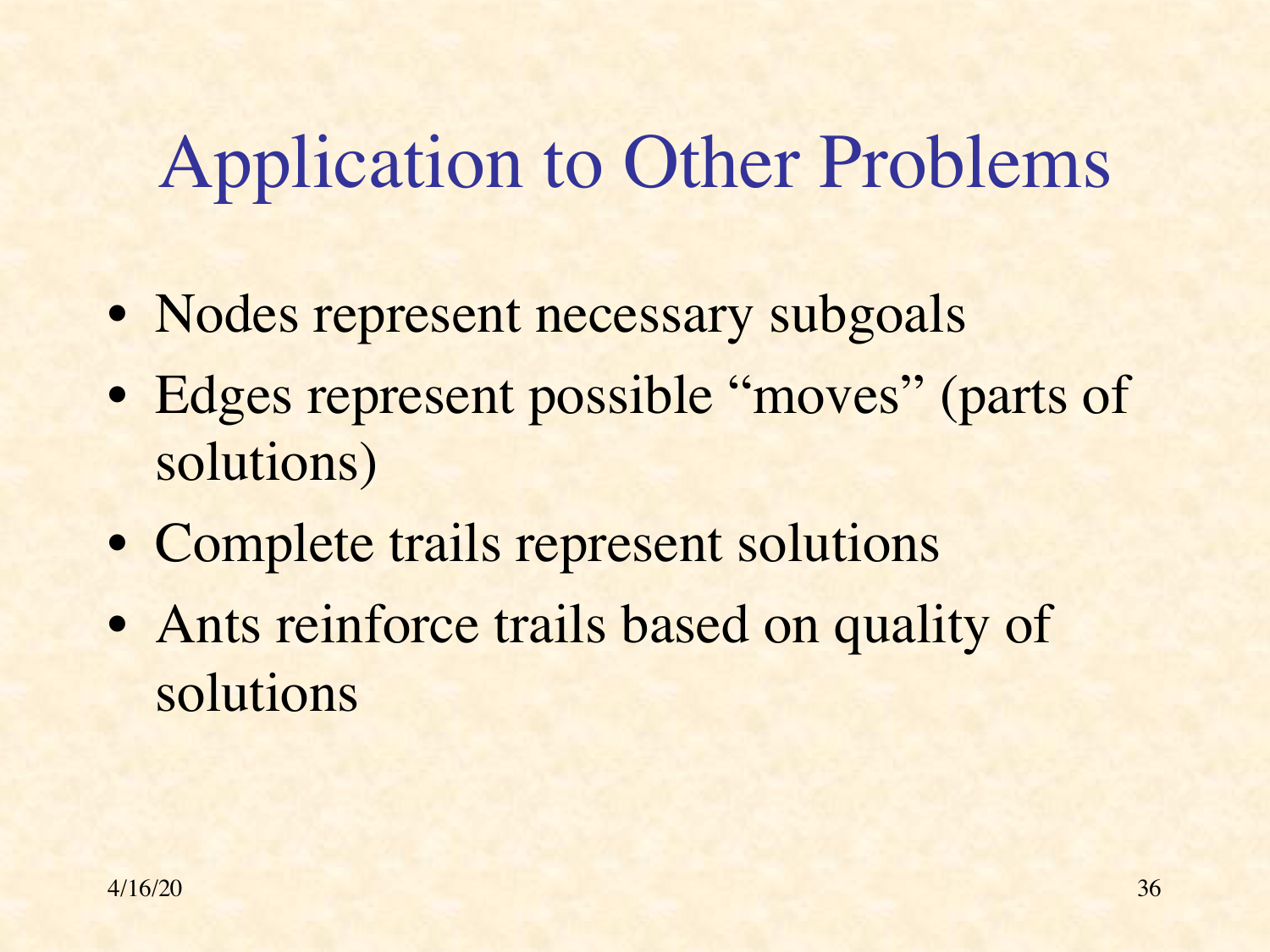# Some Applications of ACO

- Routing in telephone networks
- Vehicle routing
- Job-shop scheduling
- Constructing evolutionary trees from nucleotide sequences
- Various classic NP-hard problems
	- shortest common supersequence, graph coloring, quadratic assignment, …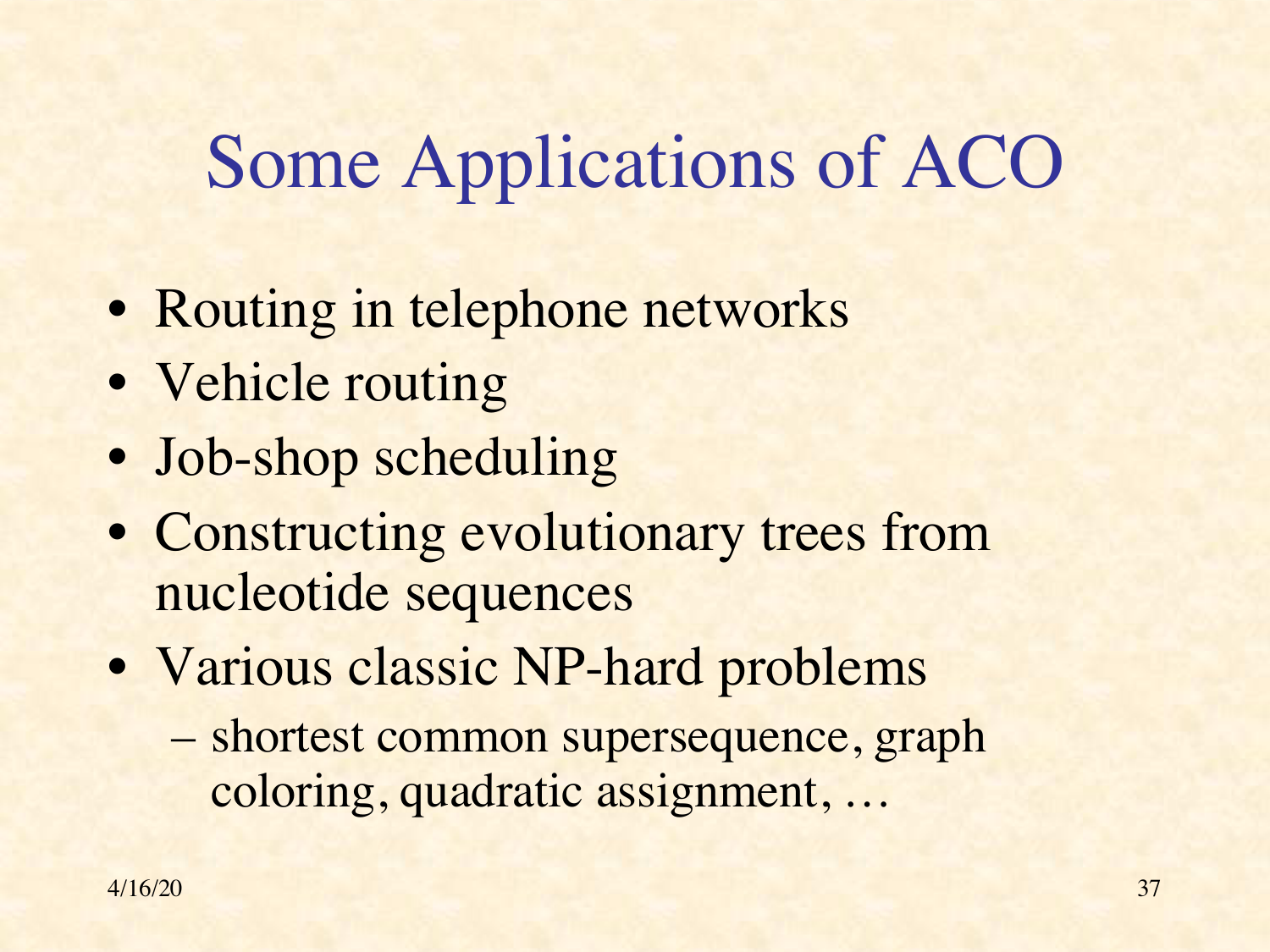### Improvements as Optimizer

- Can be improved in many ways
- E.g., combine local search with ant-based methods
- As method of stochastic combinatorial optimization, performance is promising, comparable with best heuristic methods
- Much ongoing research in ACO
- But optimization is not a principal topic of this course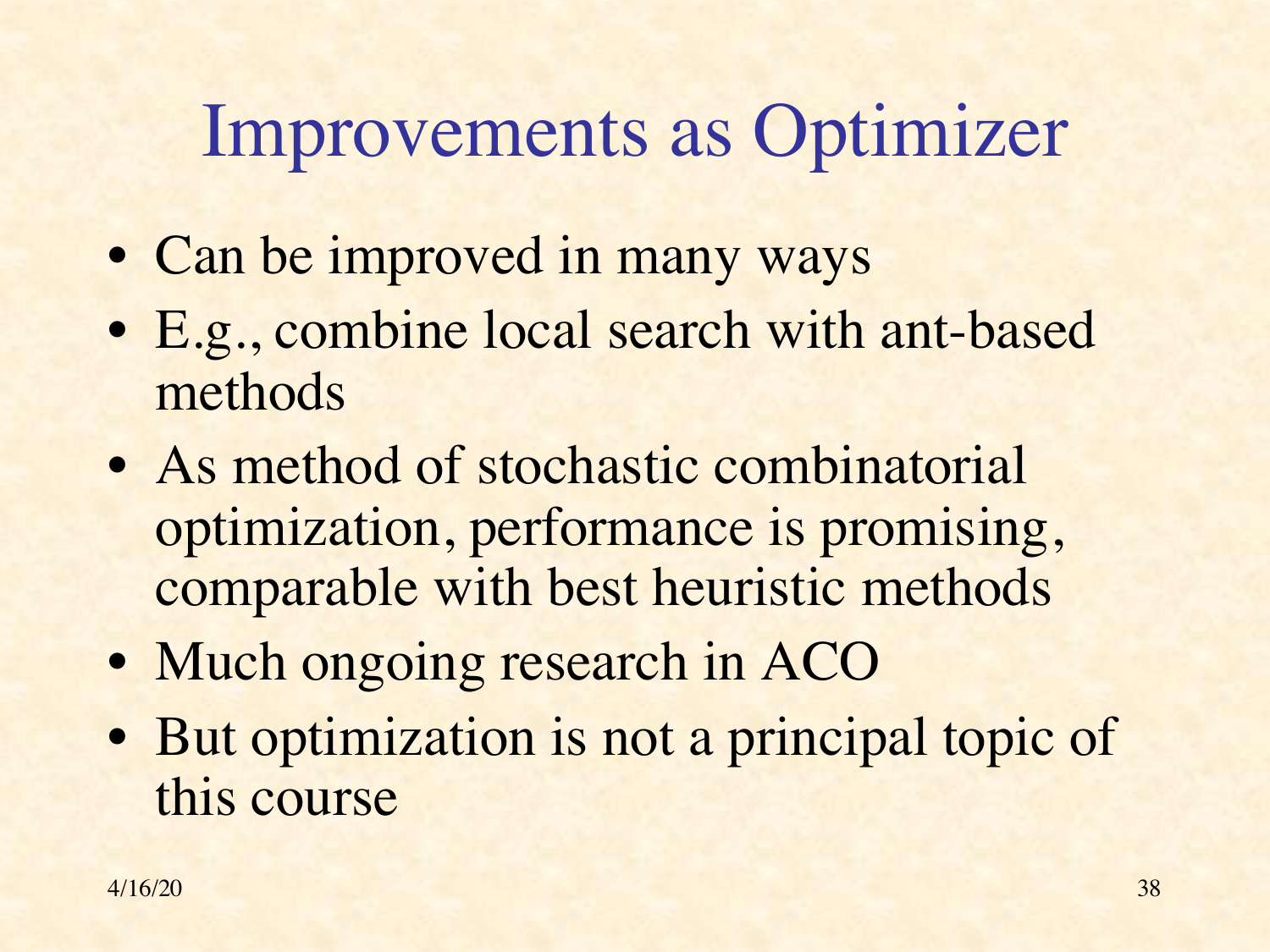#### Nonconvergence



- Standard deviation of tour lengths
- Optimum  $= 420$

 $\frac{4}{16/20}$   $\frac{5}{16}$   $\frac{1}{1006}$   $\frac{1}{1006}$   $\frac{39}{1006}$ fig. < Dorigo et al. (1996)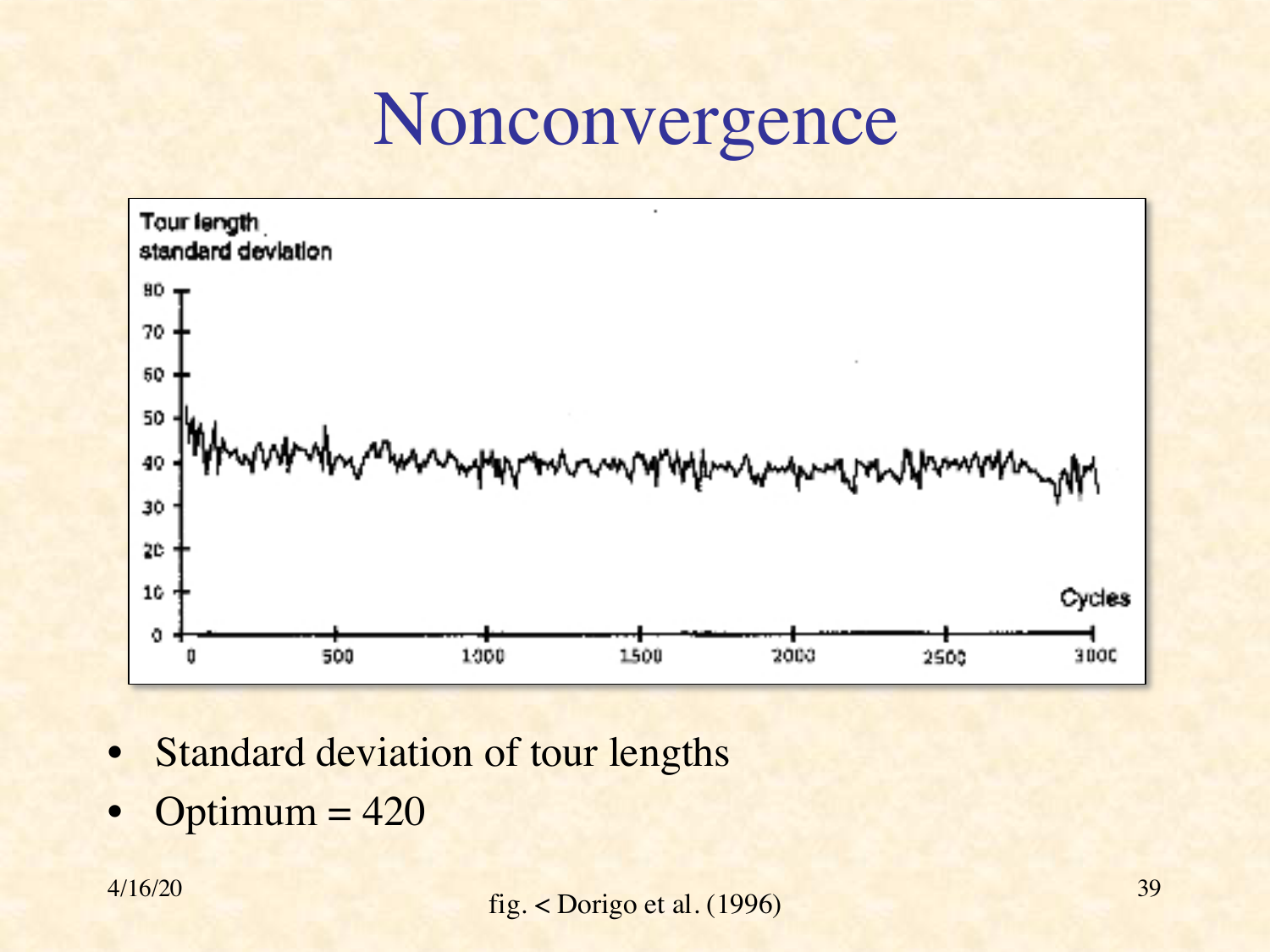# Average Node Branching Number



- Branching number = number of edges leaving a node with pheromone > threshold
- **Branching number = 2 for fully converged solution**

 $\frac{4}{16/20}$   $\frac{4}{16}$   $\frac{1}{1006}$   $\frac{40}{1006}$ fig. < Dorigo et al. (1996)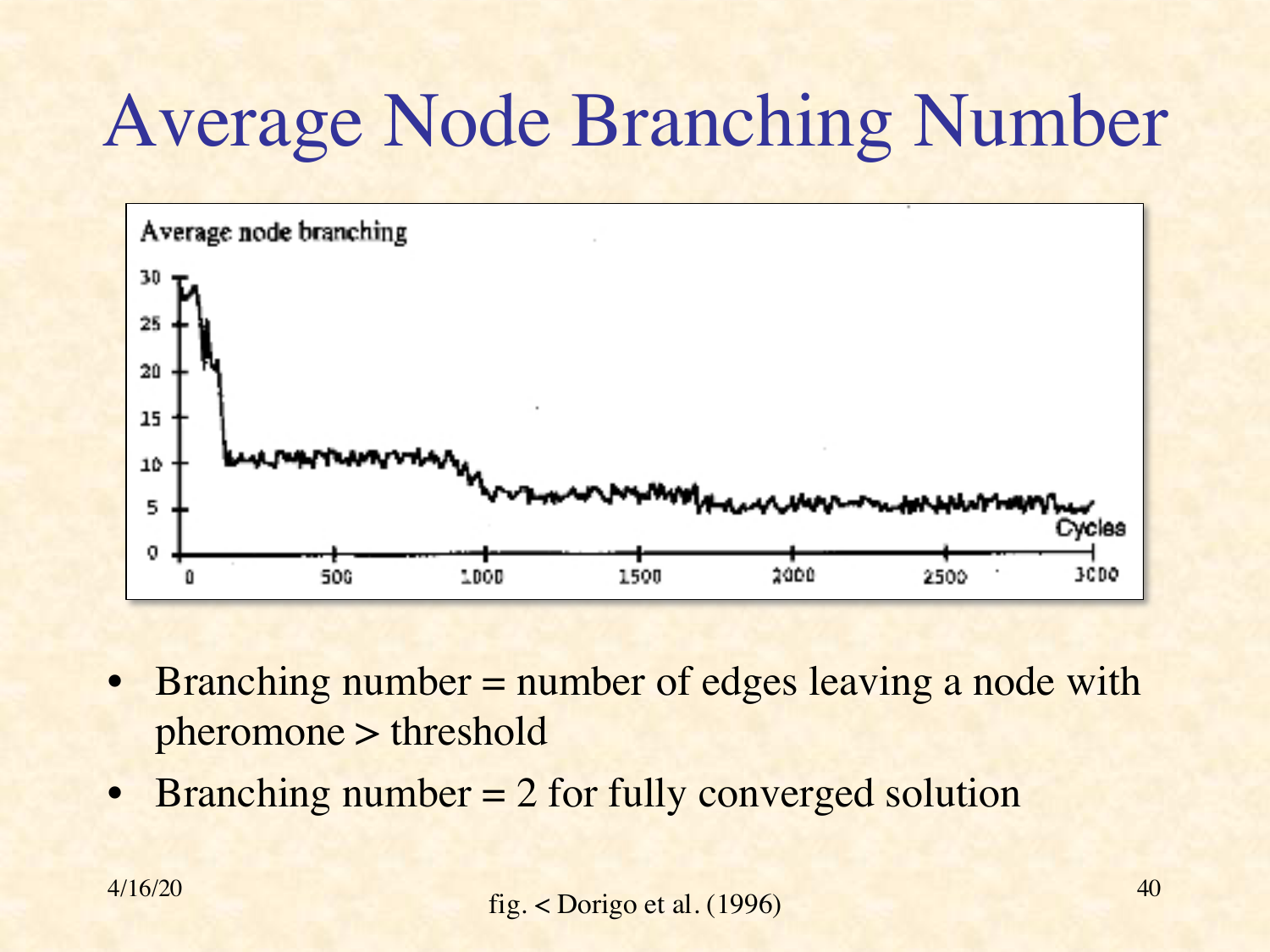# The Nonconvergence Issue

- ACO often does not converge to single solution
- Population maintains high diversity
- A bug or a feature?
- Potential advantages of nonconvergence:
	- avoids getting trapped in local optima
	- promising for dynamic applications
- Flexibility & robustness are more important than optimality in natural computation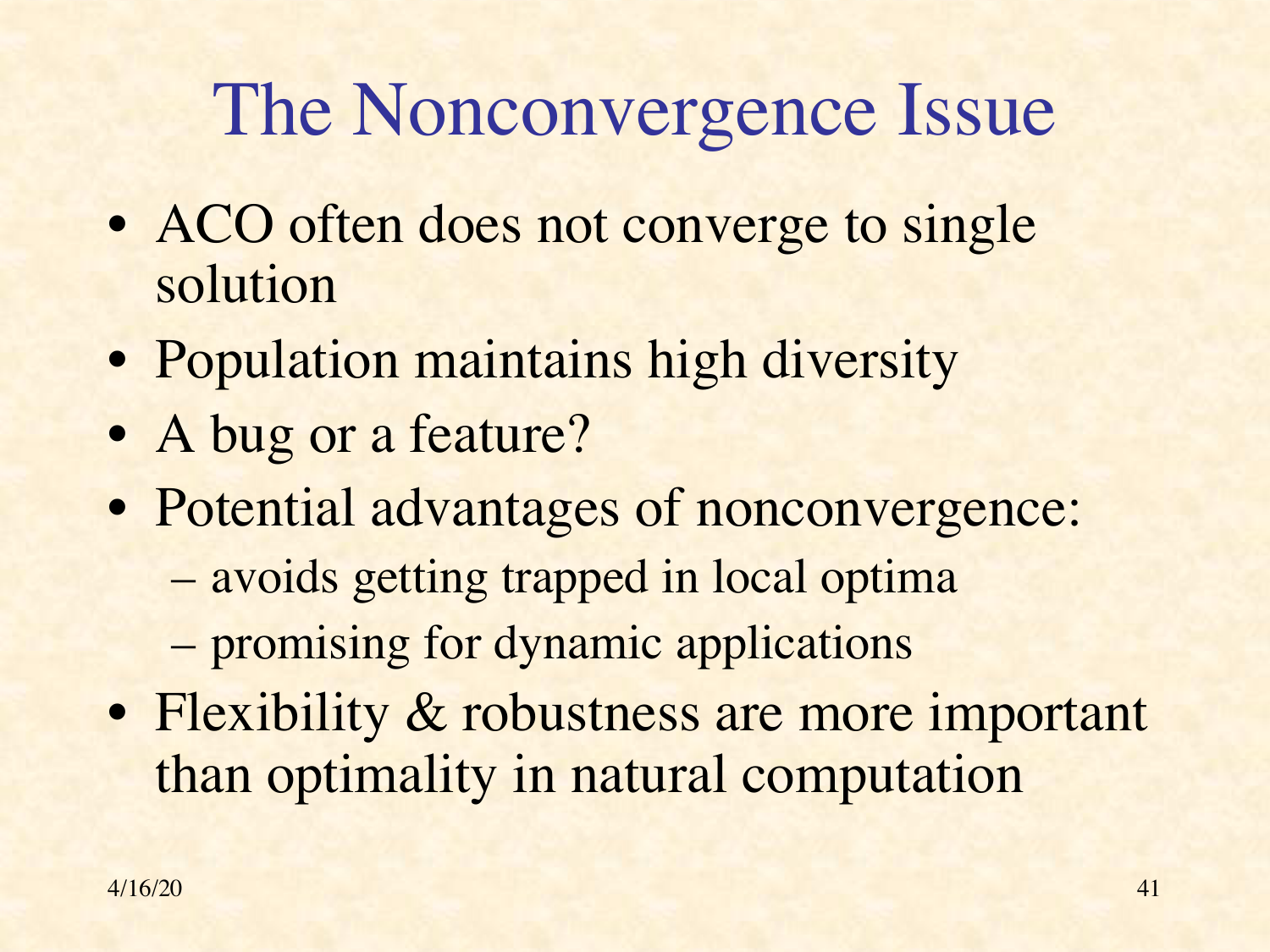#### Natural Computation

*Natural computation*

- is computation that occurs in nature
- or is inspired by computation occurring in nature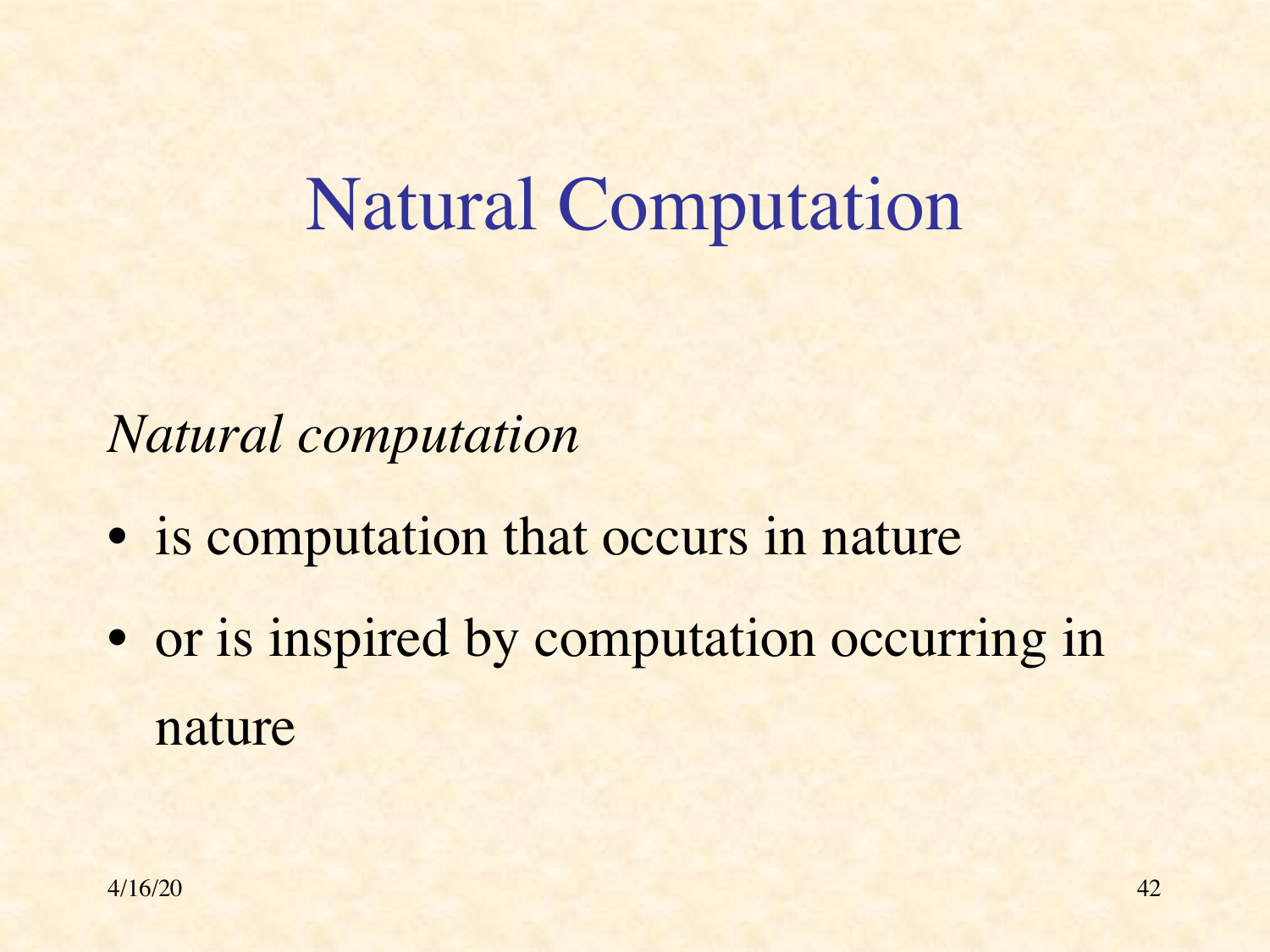# Optimization in Natural Computation

- Good, but suboptimal solutions may be preferable to optima if:
	- suboptima can be obtained more quickly
	- suboptima can be adapted more quickly
	- suboptima are more robust
	- an ill-defined suboptimum may be better than a sharp optimum
- "The best is the enemy of the good" (*Le mieux est l*'*ennemi du bien*. – Voltaire)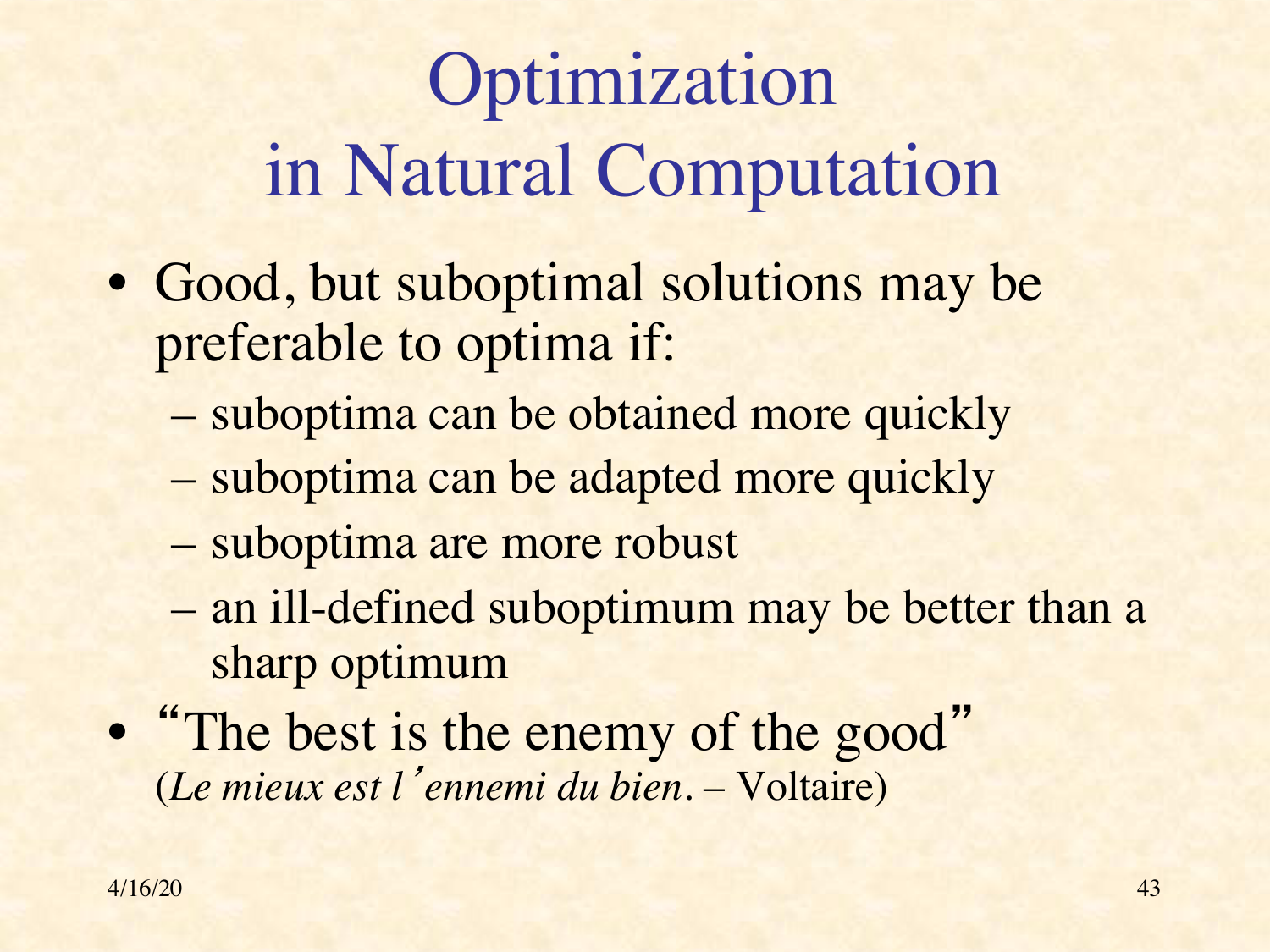# Robust Optima